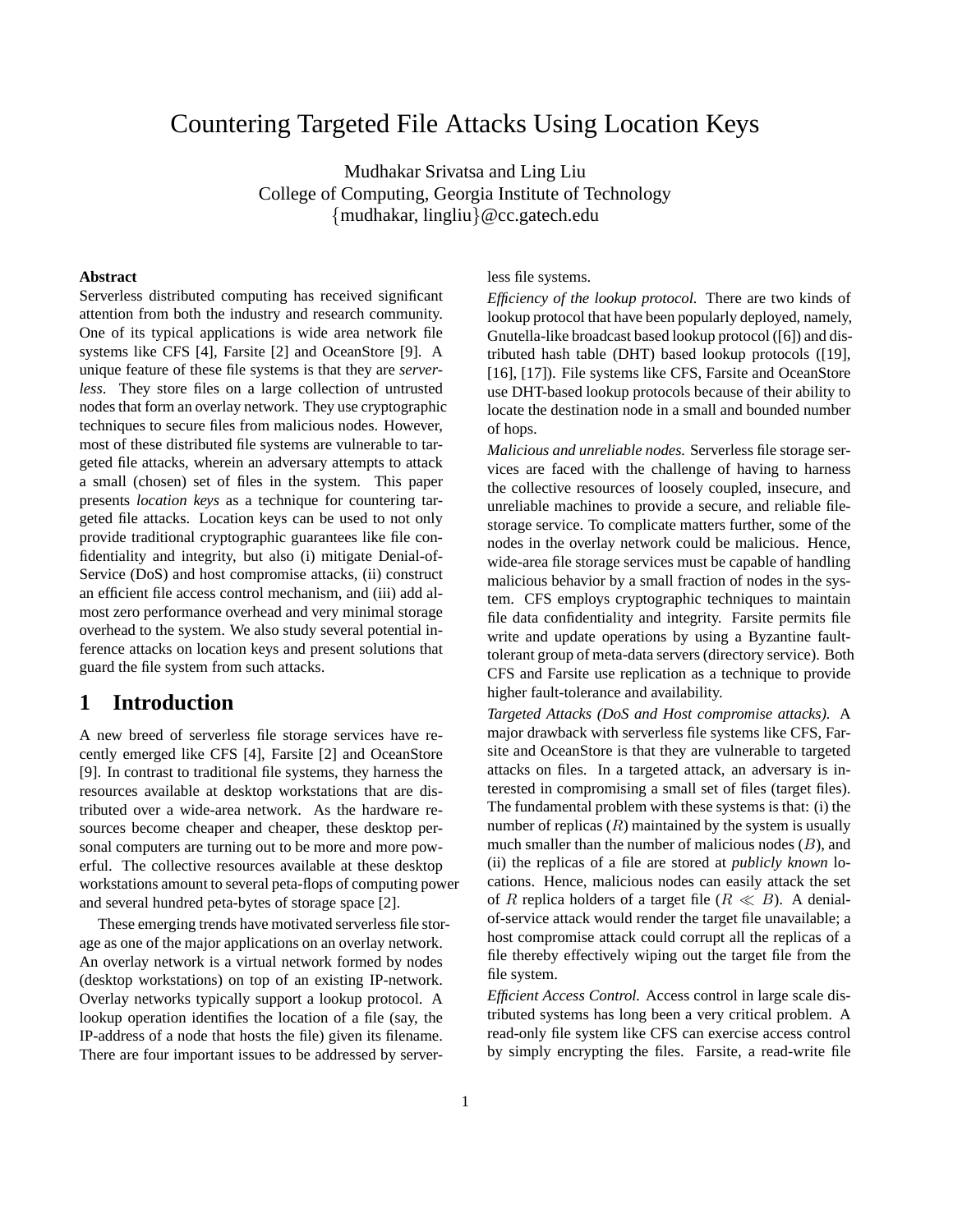system, exercises access control using access control list (ACL) that are maintained using a Byzantine-fault-tolerant protocol. Users are required to be authenticated and authorized by a directory-group before their write requests are executed. However, access control is not truly distributed in Farsite because all users need to be authenticated by a small collection of directory-group servers. Further, PKI (public-key Infrastructure) based authentication and Byzantine-fault-tolerance based authorization can be very expensive.

In this paper we present *location keys* as a technique that not only provides traditional cryptographic guarantees like data confidentiality and integrity, but also (i) mitigates DoS and host compromise attacks, (ii) provides a capabilitybased file access control mechanism, and (iii) incurs almost zero performance overhead and minimal storage overhead. The fundamental idea is to *hide* the very location of the file replicas such that, a legal user who possesses a file's location key can easily locate it; without knowing the file's location key, an adversary would not be able to even locate the file, let alone access it or attempt to attack it. We implement an efficient capability-based file access control mechanism [3] using location keys. A location key acts as a capability (handle or token) to access a file's replicas. We study several inference attacks on location keys, and present techniques to guard the file system from such attacks.

# **2 Background**

In this section we briefly overview the vital properties of DHT-based overlay networks and their lookup protocols (Chord [19], CAN [16], Pastry [17]). All these systems are fundamentally based on distributed hash tables, but differ in algorithmic and implementation details. All of them store the mapping between a particular key and it's associated data in a distributed manner across the network, rather than storing them at a single location like a conventional hash table. This is achieved by maintaining a small routing table at each node. Given a  $key$ , these techniques guarantee the location of it's associated data in a small and bounded number of hops within the overlay network. To achieve this, each node is given an identifier and is made responsible for a certain set of keys. This assignment is typically done by normalizing the key and the node identifier to a common space (like hashing them using the same hash function) and having policies like numerical closeness or contiguous regions between two node identifiers, to identify the regions which each node will be responsible for.

For example, in the context of a file system, the key can be a filename and the identifier can be the IP address of a node. All the available node's IP addresses are hashed using a hash function and each of them store a small routing table (for example, Chord's routing table has only  $m$  entries for an *m*-bit hash function and typically  $m = 128$ ) to locate other nodes. Now, to locate a particular file, its filename is hashed using the same hash function and depending upon the policy, the node responsible for that file is obtained. This operation of locating the appropriate node is called a *lookup*.

File system like CFS, Farsite and OceanStore are layered atop of DHT-based protocols. These file systems typically provide the following guarantees:

- A lookup operation for any file is guaranteed to succeed if and only if the file is present in the system.
- A lookup operation is guaranteed to terminate within a small and bounded number of hops.
- The files are uniformly (statistically) divided among all currently active nodes.
- The system is capable of handling dynamic node joins and leaves.

In the following sections of this paper, we use Chord [19] as the overlay network's lookup protocol. However, the results obtained in this paper are applicable for most DHTbased lookup protocols.

# **3 Threat Model**

Adversary refers to a logical entity that controls and coordinates all actions by malicious nodes in the system. A node is said to be malicious if the node either intentionally or unintentionally fails to follow the system's protocols correctly. For example, a malicious node may corrupt the files assigned to them and incorrectly (maliciously) implement file read/write operations. By the very definition of our adversary, we permit collusions among malicious nodes.

We assume that the underlying IP-network layer is secure. Hence, (i) A malicious node has access only to the packets that have been addressed to it, (ii) All packets that can be accessed by a malicious node can be potentially modified (corrupted) by the malicious node. More specifically, if the packet is not encrypted (or does not include a message authentication code (MAC)) then the malicious node may modify the packet in its own interest, and (iii) The underlying domain name service (DNS), the network routers, and the related networking infrastructure are assumed to be completely secure, and hence cannot be compromised by an adversary.

An adversary is capable of performing two types of attacks on the file system, namely, the denial-of-service attack, and the host compromise attack. When a node is under denial-of-service attack, the files stored at that node are unavailable. When a node is compromised, the files stored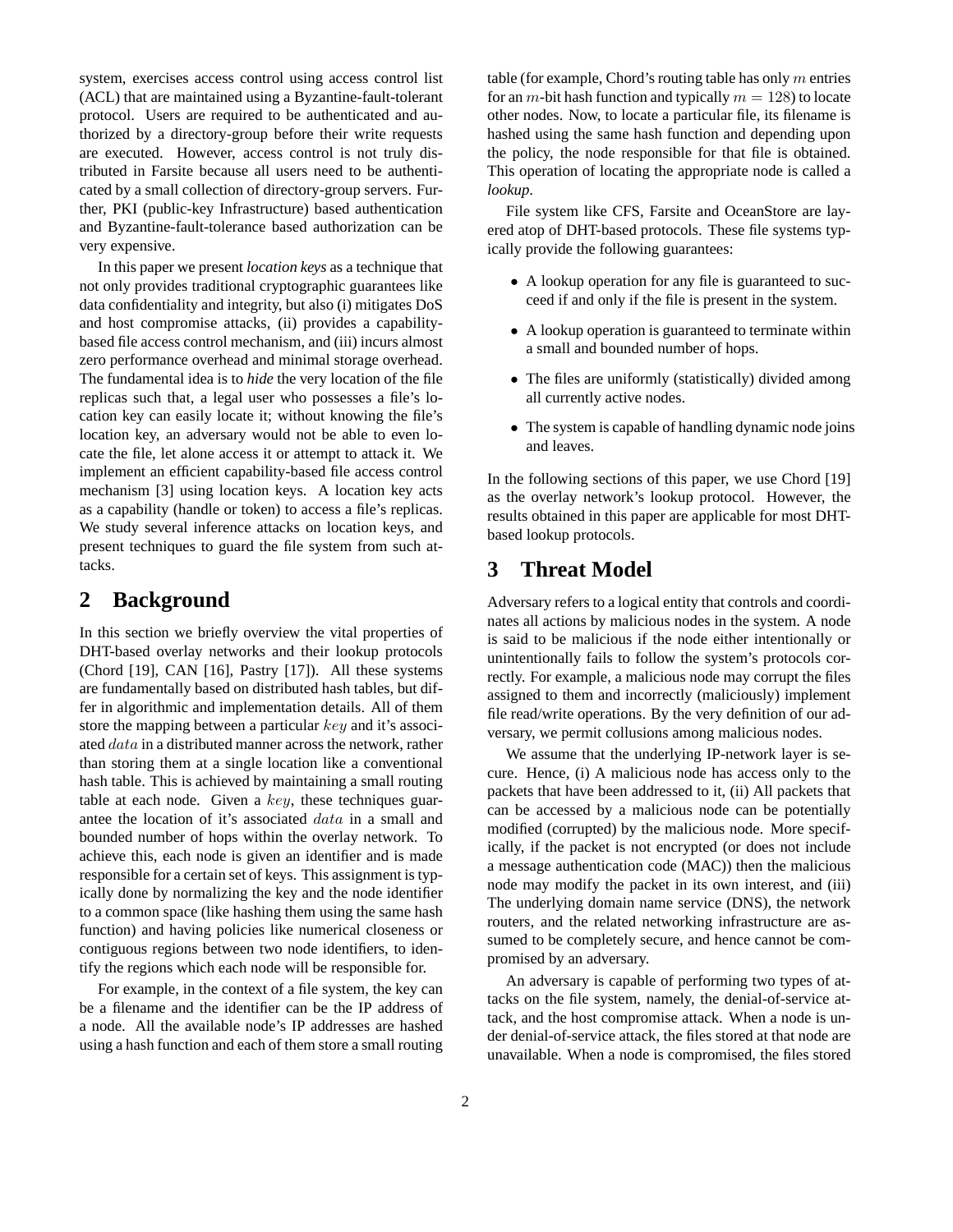at that node could be either unavailable or corrupted. We model the malicious nodes as having a large but bounded amount of physical resources at their disposal. More specifically, we assume that a malicious node may be able to perform a denial-of-service attack only on a finite and bounded number of good nodes, denoted by  $\alpha$ . We limit the rate at which malicious nodes may compromise good nodes. We use  $\lambda$  to denote the mean rate per malicious node at which a good node can be compromised. Hence, when there are B malicious nodes in the system, the net rate at which good nodes are compromised is λ∗B *node compromises per unit time*. Every compromised node behaves maliciously. For instance, a compromised node may attempt to compromise other good nodes. Every good node that is compromised would independently recover at rate  $\mu$ ; hence, if C denotes the number of compromised nodes then the net rate of recovery is  $\mu * C$  *node recoveries per unit time.* Note that recovery of a compromised node is analogous to cleaning up a virus or a worm from an infected node. When the recovery process ends, the node stops behaving maliciously. Unless and otherwise specified we assume that the rates  $\lambda$ and  $\mu$  follow an exponential distribution.

Files on an overlay network have two primary attributes: (i) *content* and (ii) *location*. File content could be protected from an adversary using cryptographic techniques. However, if the location of a file on the overlay network is publicly known, then the file holder is susceptible to DoS and host compromise attacks. Location keys attempt to hide files in an overlay network such that only a legal user who possesses a file's location key can easily locate it. Thus, any previously known attacks on file contents would be applicable only after the adversary is successful in locating the file. Location keys are oblivious to whether or not file contents are encrypted. Hence, location keys can be used to protect files whose contents cannot be encrypted (say, to permit arbitrary keyword search on file contents).

# **4 Securing Files on the Overlay Network**

In this section, we study targeted attacks on file storage applications on wide-area overlay networks. We present location keys based technique to secure the file system from targeted attacks by hiding the location of a file's replicas. We then present an extensive analysis of our proposed solution and study several inference attacks on the proposed solution.

### **4.1 Targeted File Attacks**

Targeted file attack refers to an attack wherein an adversary attempts to attack a small (chosen) set of files in the system. An attack on a file is successful if the target file is either rendered unavailable or corrupted. A file is unavailable (or corrupted) if at least a threshold number of its replicas are unavailable (or corrupted). We use corruption threshold (cr) to denote the *minimum* number of replicas if attacked would make it impossible to operate on the file. For example, for read/write files maintained by a Byzantine quorum [2],  $cr = [R/3]$ . For encrypted and authenticated files, the corruption threshold  $cr = R$ , since any file can be successfully recovered as long as at least one of the available replicas is uncorrupted [4]. A P2P trust management systems such as [1, 22] uses a simple majority vote on the replicas to compute the actual trust value ( $cr = [R/2]$ ).

Distributed file systems like CFS and Farsite are highly vulnerable to target file attacks since the target file can be rendered unavailable (or corrupted) by attacking a *very small* set of nodes in the system. The key problem arises from the fact that these systems store the replicas of a file f at *publicly known* locations [8]. For instance, CFS stores a file f at locations identified by the public-key of its owner. An adversary can attack any set of  $cr$  replica holders of file  $f$ , to render file  $f$  unavailable (or corrupted). Farsite utilizes a small collection of publicly known nodes for implementing a Byzantine fault-tolerant directory service. On compromising the directory service, an adversary could obtain the locations of a target file's replicas. Note that the directory service can be compromised by simply compromising one-third of the nodes participating in the directory service.

Yet another important challenge in building a distributed file systems, is how to perform efficient access control. A read-only file system like CFS can implement access control by simply encrypting the file contents, and distributing the keys only to legal users of that file. Farsite permits read/write operations by implementing access control through a small collection of directory servers. The crucial draw back with CFS is that it does not permit file write operation; and that with Farsite is that it performs access control using a Byzantine-fault-tolerant protocol on a small set of publicly known directory servers, and that it requires the end user to be authenticated to the file system, say using PKI based digital certificates.

### **4.2 Location Keys**

One way to mitigate target file attacks is to hide the location of the replicas of a file from an adversary. If the location of a file were *perfectly* hidden then an adversary would not be able to isolate any small subset of good nodes, attacking whom guarantees that the target file is under attack. In the following portions of this section we define location keys and demonstrate the role of location keys in guarding a file system from targeted file attacks.

**Definition** Lookup Algorithm: Lookup algorithm  $A : f \rightarrow$ loc maps a file f to its location loc on an overlay network.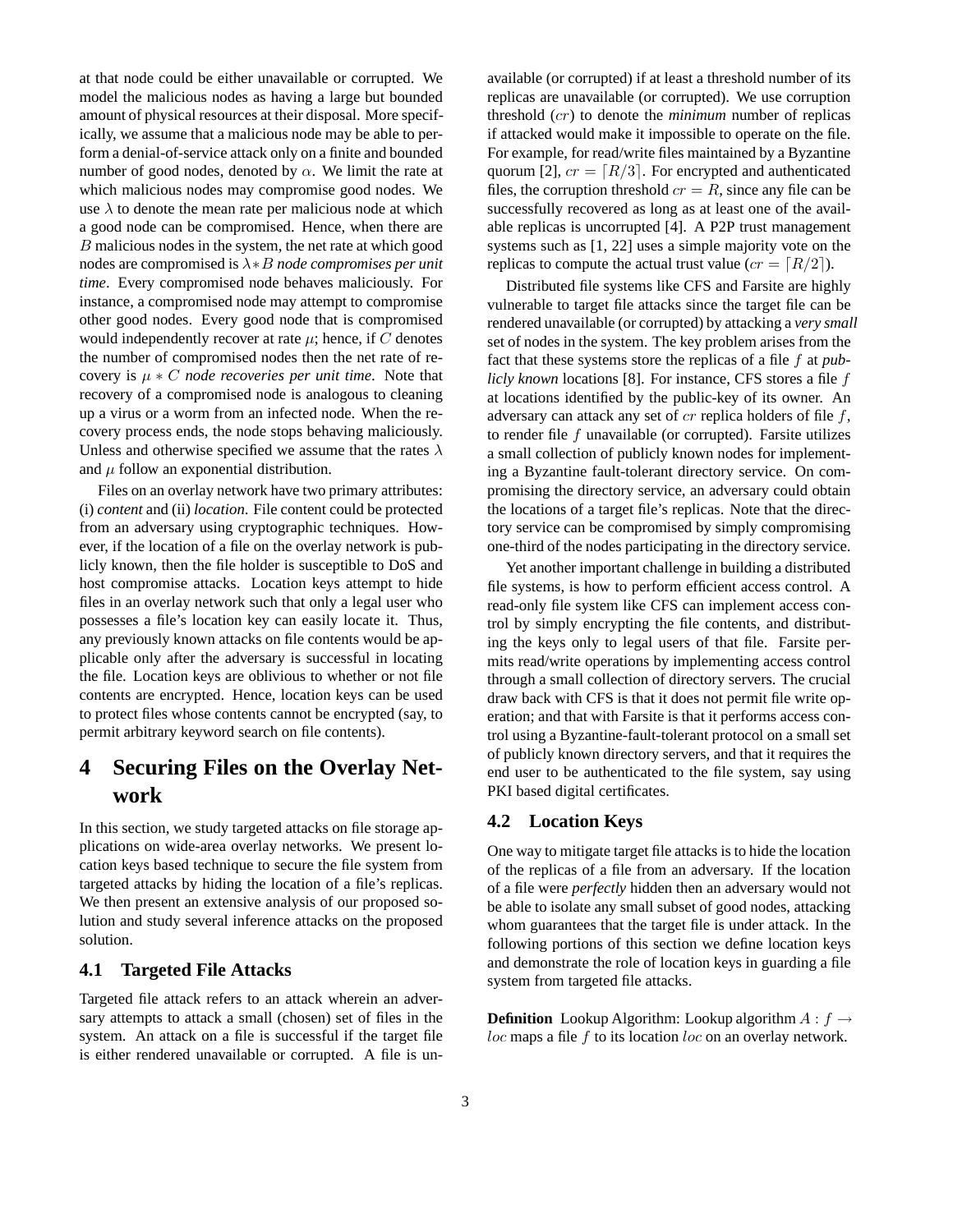**Definition** Location Key: A location key  $lk$  is a relatively small amount (*m*-bit binary string, typically  $m = 128$ ) of information that is used by a Lookup algorithm  $A : (f, lk) \rightarrow$ loc to customize the transformation of a file into its location such that,

- 1. Given the location key of a file, it is very *easy* to locate the replicas of that file, that is, the lookup algorithm A is inexpensive.
- 2. Without knowing the location key of a file, it is very *hard* for an adversary to locate its replicas. Any adversarial lookup algorithm  $B : f \rightarrow \{ \text{locs} \}$  such that  $A(f, lk) \in B(f)$  is prohibitively expensive unless  $|locs|$  is  $O(G)$ , where G denotes the total number of good nodes in the system.

Informally, location keys are *keys with location hiding property*. Each file in the system is associated with a location key that is kept secret by the users of that file. A location key for a file  $f$  determines the locations of its replicas in the overlay network. Analogous to traditional cryptographic keys which make a file's contents unintelligible, location keys make the location of a file unintelligible. Property 1 ensures that valid users can easily access a file f; and Property 2 ensures that illegal users would not even able to locate the file on the overlay network, let alone access it.

We denote the cost of an adversarial lookup algorithm as the minimum value of g such that  $Adv(q) \geq thr$ , where  $Adv(q)$  denotes the probability that cr or more replicas of the target file are under attack when the adversary actually launches attacks on g chosen good nodes and  $0 < thr < 1$ is a system wide security parameter. Note that larger the value of threshold thr lower is the system's security level. When the location of the target file is known,  $Adv(g)$  = 1 for  $g \geq cr$ . On the other hand, with a good location hiding algorithm, one can ensure that  $Adv(g) \geq thr$  if and only if g is  $O(G)$ . Informally, the cost of an attack when file locations are publicly known is  $O(1)$ ; while that using location keys scales linearly with  $G$  ( $O(G)$ .

In the following portions of this paper, we address the following issues. (i) How to choose a location key  $lk$ ? (ii) How to map a file  $f$  using its location key  $lk$  to its replica holders? (iii) How to lookup the location of a file without revealing its true identifier to the overlay network? (iv) How to use location keys to perform efficient access control?

### **4.3 Designing Location Keys**

Let user  $u$  be the owner of a file  $f$ . User  $u$  chooses a long random bit string (128-bits) lk as the location key for file f. The location key lk should be hard to guess; the key lk should not be semantically attached (or derived) from the file name  $(f)$  or the owner name  $(u)$ . Owner u securely distributes the location key  $lk$  only to those users who may access the file f. We assume that the file name f, its owner  $u$  and the valid users of file  $f$  are known to the adversary. We discuss key security, key distribution and key management issues in Section 6. The rest of this section focuses on the definition and usage of location keys.

In order to hide file  $f$ , the user  $u$  derives the identifiers of the replicas of file  $f$  as a pseudo-random function of the filename  $f$  and the location key lk. Note that a DHTbased system is capable of mapping identifiers to nodes that participate in the overlay network. We propose that these replica's locations be identified by  $\{E_{lk}(f \parallel 0), E_{lk}(f \parallel$ 1),  $\cdots$ ,  $E_{lk}(f \parallel R-1)$ , where  $E_{lk}(x)$  denotes a keyed pseudo-random function with input  $x$  and a secret key  $lk$ ; and  $\parallel$  denotes string concatenation. We require that the function  $E$  satisfies the following properties:

- 1a. Given  $(f \parallel i)$  and lk it is very easy to compute  $E_{lk}(f || i).$
- 2a. Given  $(f \parallel i)$  it is very hard to obtain the identifier  $E_{lk}(f || i)$  without knowing the location key lk.
- 2b. Given  $E_{lk}(f || i)$  it is very hard to obtain the identity of file  $f$ .
- 2c. Given  $E_{lk}(f || i)$  and f it is very hard to obtain the location key  $lk$ .

Note that the hardnessin breaking a pseudo-random function is expressed in terms of its computational complexity. Property 1a ensures that it is very easy for a valid user to locate a file  $f$  as long as it is aware of the file's location key lk. From Property 2a, it is very hard for an adversary to guess the location of a target file  $f$  without knowing its location key. Property 2b ensures that even if an adversary obtains an identifier  $E_{lk}(f || i)$ , he/she cannot deduce the identity of file  $f$ . Property 2c ensures that even if an adversary obtains the identifiers of one or more replicas of file f, he/she would not be able to derive the location key  $lk$ from them. Hence, the adversary would still have no clue about the remaining replicas of the target file  $f$  (Property 2a). Properties 2b and 2c play an important role because some of the replicas of any file could be stored at malicious nodes in the system; and hence, an adversary indeed could be aware of some of the replica identifiers. Finally, observe that Property 1a and Properties {2a, 2b, 2c} map to properties 1 and 2 respectively in Section 4.2.

There are a number of cryptographic tools that satisfies our requirements specified in properties 1a, 2a, 2b and 2c. Some possible candidates for the function  $E$  are (i) a keyed-hash function like HMAC  $[7]$ <sup>1</sup>, (ii) a symmetric key

<sup>&</sup>lt;sup>1</sup>A keyed-hash function is a keyed one-way pseudo-random function wherein the output of the function depends on the input and a secret key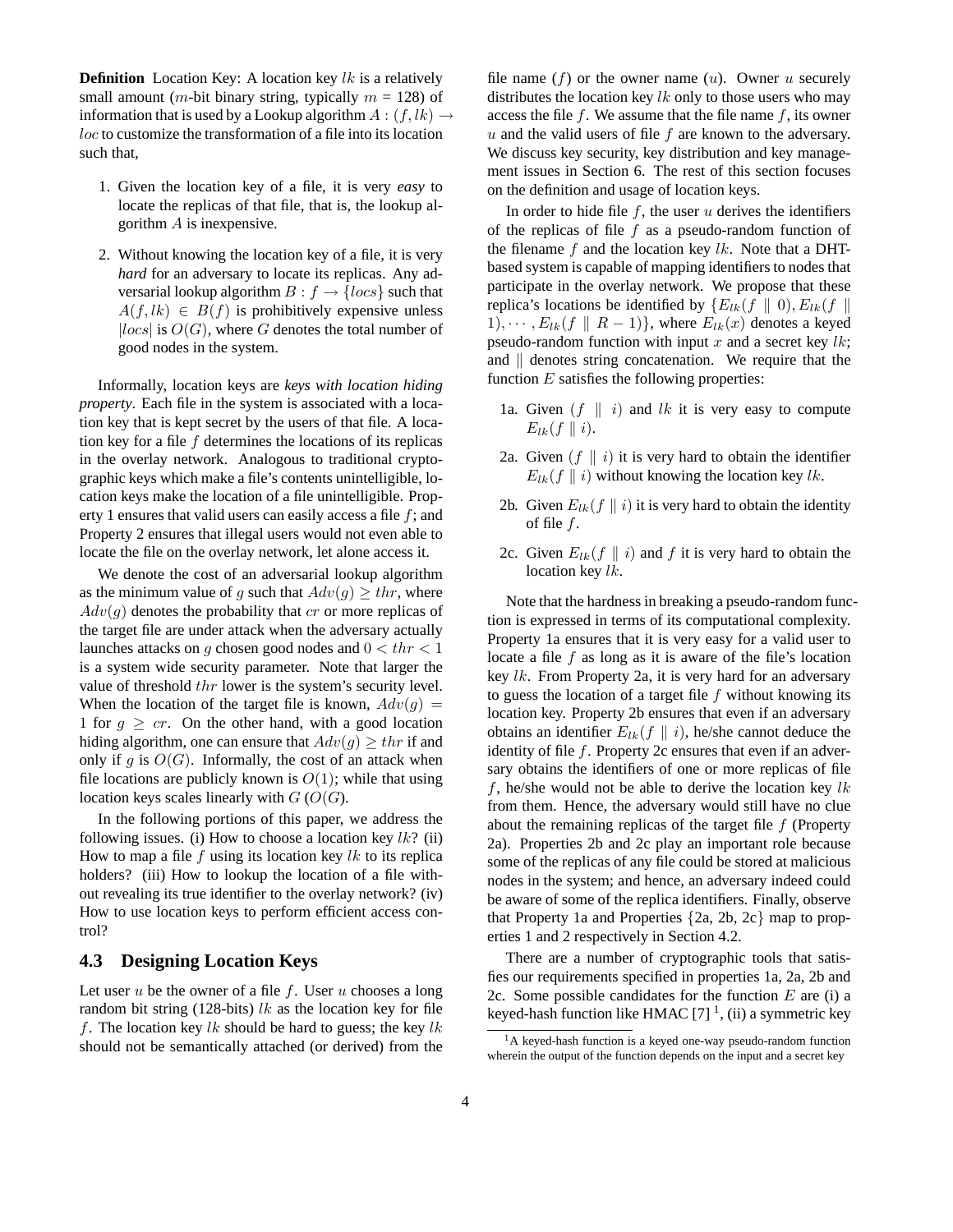encryption algorithm like DES [5] or AES [12], and (iii) a PKI based encryption algorithm like RSA [10]. We chose to use a keyed-hash function like HMAC because it can be computed very efficiently (HMAC hashes can be computed about 40 times faster than an AES encryption and about 1000 times faster than RSA encryption using the standard OpenSSL library [13]). Note that the reversible mappings (decryption algorithms) made possible by symmetric and PKI based algorithms are not required for location hiding. Keyed-hash functions are in some sense a minimal cover of the properties warranted by our design. In the following portions of this paper, we use khash to denote a keyedhash function that is used to derive a file's replica identifiers from its name and its secret location key.

### **4.4 Location Keys based File Access Control**

In this section we show that one can use location keys to design an efficient access control mechanism that permits file read and write operations. Location key based access control system does not directly authenticate the user attempting to access a file. Instead, an user who presents the correct *token* (a capability or a handle in Hydra [3]) is permitted to access the file. We use the replica identifier  $khash_{lk}(f \parallel i)$  as the token for the  $i^{th}$  replica of file f. The file identifier perturbation technique (Section 4.5) permits the users to perform lookups without revealing the file capability/token to other nodes to the adversary.

Let us suppose a node  $r$  is responsible for storing the  $i^{th}$  replica of a file f. Internally, node r stores this file data under a file name  $tk = khash_{lk}(f || i)$ . Note that node r does not have to know the actual file name  $(f)$  of a locally stored file  $tk$ . Indeed, given the internal file name  $tk$ , node r cannot guess its actual file name (from Property 2b of a keyed-hash function).

When a good node r receives a read/write request on a file  $tk$  it does the following. First, it checks if a file named tk is present locally. If so, it *blindly* performs the requested operation on the local file  $tk$ . Access control follows from the fact that it is very hard for an adversary to *guess* correct file tokens or infer them by *observing* the lookup traffic on the overlay network (Section 4.5). If node  $r$  were bad, then its response to a file read/write request is undefined. Recall that we have always assumed that the replicas stored at malicious nodes are under attack; hence, the fact that the adversary is aware of the tokens of those file replicas stored at malicious nodes or that a bad node's action on file read/write requests is undefined does not significantly harm the system.

On the other hand, an adversary cannot access any replica of file  $f$  stored at a good node simply because it cannot guess the token  $khash_{lk}(f || i)$  (from Property 2a of the keyed-hash function). However, when a good node is compromised an adversary would be able to directly obtain the tokens for all files stored at that node. In general, an adversary could compile a list of tokens as it compromises more and more good nodes; and corrupt the file replicas corresponding to these tokens at any later point in time. We condone compromised file tokens based attacks using a location re-keying technique described in Section 5.3.

## **4.5 Lookup Using File Identifier Perturbation**

We have so far presented techniques to derive a file's replica identifiers from its location key. In this section, we present the lookup algorithm, namely  $A(f, lk)$ , used by a location keys based file system. We cannot use the unmodified Chord lookup algorithm because the lookup operation proceeds through a sequence of hops which might include malicious nodes; and revealing the file capabilities to these malicious nodes is a serious security breach because we use them to perform access control (see Section 4.4). Note that capability-based access control in Operating Systems (like Hydra [3]) relies either on a trusted hardware or a trusted OS kernel to perform a lookup, that is, retrieve the object that is associated with the capability. This section develops techniques to locate a replica on the overlay network without revealing its actual identifier (its capability) to other nodes on the overlay network.

When an user intends to query for some identifier  $id =$ khash<sub>lk</sub>(f  $\parallel$  i) (for some  $1 \le i \le R$ ), the user actually performs a lookup on a perturbed identifier  $id' = id - \triangle$ , where  $\triangle$  denotes a random perturbation added to the identifier id. The probability distribution for the random variable  $\triangle$  is chosen such that: (i) *with high probability* if the result of a lookup on identifier  $id$  is node r, then the result of a lookup on the identifier  $id'$  is also node r, and (ii) given a perturbed identifier  $id'$  it is very hard for an adversary to guess the actual identifier id. Recall that the mean size of the identifier space assigned to any node is approximately  $2^{128}/N \approx 2^{108}$  for  $N = 1$  million nodes (see Chord [19]). This makes it possible for a query identifier to be perturbed and yet yield the same result. Now, the user would present the actual identifier  $id$  only to node r and not to any intermediary node along the lookup path to node  $r$ . If node  $r$ were malicious then it already aware of the file identifier id and hence it does not obtain any more information. If node r were good then it becomes *almost impossible* for an adversary to collect file tokens by observing lookup queries on the overlay network.

Now, we focus our attention on the following issues. (i) What is a *safe* range from which the perturbation parameter  $\triangle$  is chosen? (ii) What happens if a perturbation is unsafe? (iii) Given a safe range, how to choose  $\triangle$  each time a node wishes to perturb an identifier? We use theorem 4.1 to an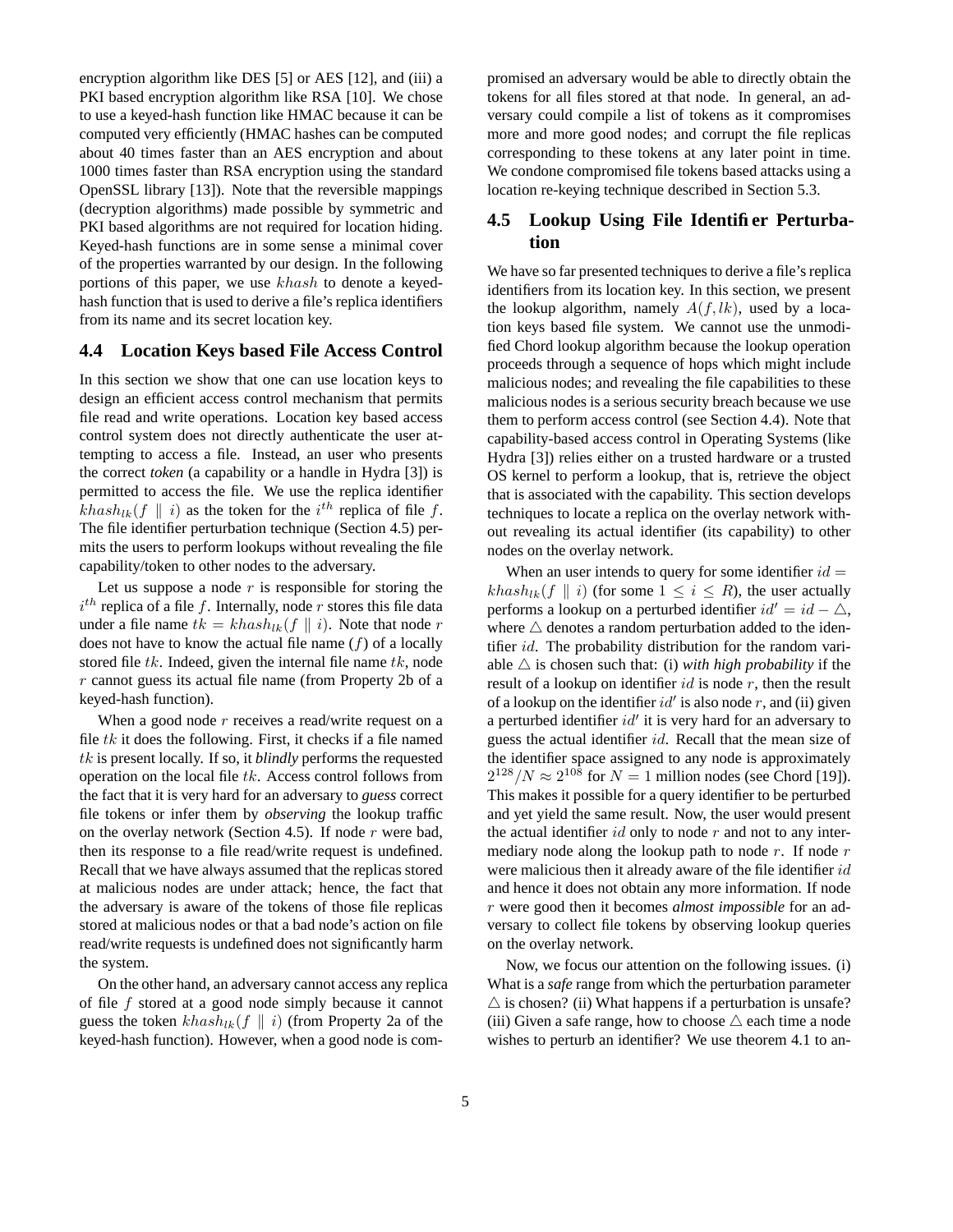swer the first issue.

**Theorem 4.1** *Let node* r *be the node that is the immediate predecessor for an identifier* id *on the Chord ring.* Let  $dist(x, y)$  *denote the distance between two identifiers* x *and* y *on a Chord's unit circle. Let* ID(r) *denote the identifier of the node* r*. Let* N *denote the total number of nodes in the system. Then, the probability that the distance between identifiers id and*  $ID(r)$  *exceeds*  $\frac{thr}{N}$  *is given by*  $Pr(dist(k, ID(r)) > \frac{thr}{N}) = e^{-thr}.$ 

**Proof** Let Z be a random variable that denotes the distance between a key  $k$  and node  $r$  be the immediate predecessor of the identifier id. Let  $f_Z(x)$  denote the probability distribution function (pdf) that the node  $r$  is at a distance of  $x$  (on Chord's unit circle,  $0 \le x \le 1$ ) from the identifier *id*, i.e.,  $dist(ID(r), id) = x$ . Then  $f_Z(x)$  is given by Equation 1.

$$
f_Z(x) = N * (1 - x)^{N - 1}
$$
 (1)

By the uniform and random distribution properties of the hash function the identifier of a node will be uniformly and randomly distributed between (0, 1). Hence, the probability that the identifier of any node falls in a segment of length  $x$  is equal to  $x$ . Equation 1 follows from the fact that the probability that there exists a node between distance  $x$  and  $x + dx$  from identifier id is  $N * dx$ , and the probability that there is no other node within a distance  $x$  from identifier id is  $(1-x)^{N-1}$ . Using the probability density function in Equation 1 one can derive the cumulative distribution function (cdf),  $Pr(Z > \frac{thr}{N}) = e^{-thr}$ .

We use Theorem 4.1 to choose an appropriate threshold thr that bounds the perturbation  $\triangle$ . Let sq be a system defined parameter which denotes the minimum probability that a lookup on the actual identifier and the perturbed identifier results in the same physical node. Given sq, one could compute a sq-safe threshold  $thr_{safe}$  from  $e^{-thr_{safe}} = sq$ , i.e.,  $thr_{safe} = -\log_e(sq)$ . The threshold  $thr_{safe}$  is said to be *sq-safe* since with a probability sq a perturbation  $\Delta = \frac{thr_{safe}}{N}$  results in a perturbed identifier that is assigned to the same physical node as the actual identifier. Therefore, a safe range for file identifier perturbation would be  $(0, \frac{thr_{safe}}{N})$ . For instance, when we set  $sq = 1 - 2^{-20}$  and  $N = 1$  million nodes (th $r_{safe}$ )  $2^{-20}$ ),  $\triangle$  could be chosen from a range of size  $rg = 2^{128}$  \*  $\frac{thr_{safe}}{N} = 2^{128} * \frac{2^{-20}}{2^{20}}$  $\frac{2^{20}}{2^{20}} = 2^{88}.$ 

Now we address the second issue, namely, handling unsafe perturbations. Note that there is small (yet, non-zero) probability that perturbed identifier is not safe. If the user were not careful, the file identifier (token) might be exposed to some other node  $r' \neq r$  (where r' is the result of a lookup operation on an unsafe perturbed identifier  $id'$ ). In



Figure 1: Lookup Using File Identifier Perturbation: Let id be the actual file identifier and the result of a lookup on identifier  $id$ results in node  $r \left( \text{lookup}(\text{id}) = r \right)$ . Identifier  $id_1$  is a safe perturbation of identifier  $id$  because,

 $\ell = \ell_0 \log(\ell_1 d_1) = \ell_0 \log(\ell_1 d_2) = r.$  Identifier  $i d_2$  is an unsafer perturbation of identifier id because,  $lookup(id_2) = r' \neq r$ . However, perturbed identifier  $id_2$  can be detected to be unsafe because  $ID(r') < id$ .

particular, if  $r'$  were malicious, then it could misuse this information to corrupt the file replica stored at node r. However, one can verify whether a perturbed identifier is safe or not using the following check: A perturbed identifier  $id'$  is safe if and only if  $id \leq ID(r')$ . Since  $id' \leq id \leq ID(r')$ , node  $r'$  should be the immediate successor of identifier  $id$ and thus be responsible for it. If  $id > ID(r')$  then node  $r'$  is definitely not a successor of identifier  $id$  and can be flagged as an unsafe perturbation. If a perturbed identifier turns out to be unsafe, the user might have to retry the lookup operation with a new perturbed identifier. Since, the probability of an unsafe perturbation is extremely small, we found from our experiments that the number of retries required is almost always zero and seldom exceeds one. Figure 1 summarizes our *errorless probabilistic* algorithm for file identifier perturbation.

Now, we address the third issue. Given a safe range  $(0, rg)$   $(rg = 2^{88}$  in the example discussed above)  $\triangle$  is chosen as follows. In general one could use any probability density function over the range to pick  $\triangle$  each time a node wishes to perturb a file identifier. We propose that  $\triangle$  be picked using a uniform and random distribution over the range rg. In fact, if one uses uniform and random distribution, given a perturbed identifier  $id'$  the adversary can infer nothing more than the fact that the actual file identifier lies in the range  $(id', id' + rg)$ . Using any other distribution would permit an adversary to statistically identify sub-ranges in  $(id', id' + rg)$  that are more likely to contain the actual file identifier. For instance, if one used an Geometric distribution to draw  $\triangle$  from  $(0, rg)$  then, the probability that the actual file identifier equals  $x$  monotonically decreases as x varies from  $id'$  to  $id' + rg$ .

In summary, by choosing  $\triangle$  uniformly and randomly over a huge safe range, we make it practically infeasible for an adversary to guess the actual identifier from a perturbed identifier. In the next section, we analytically show the hardness of breaking our file identifier perturbation technique.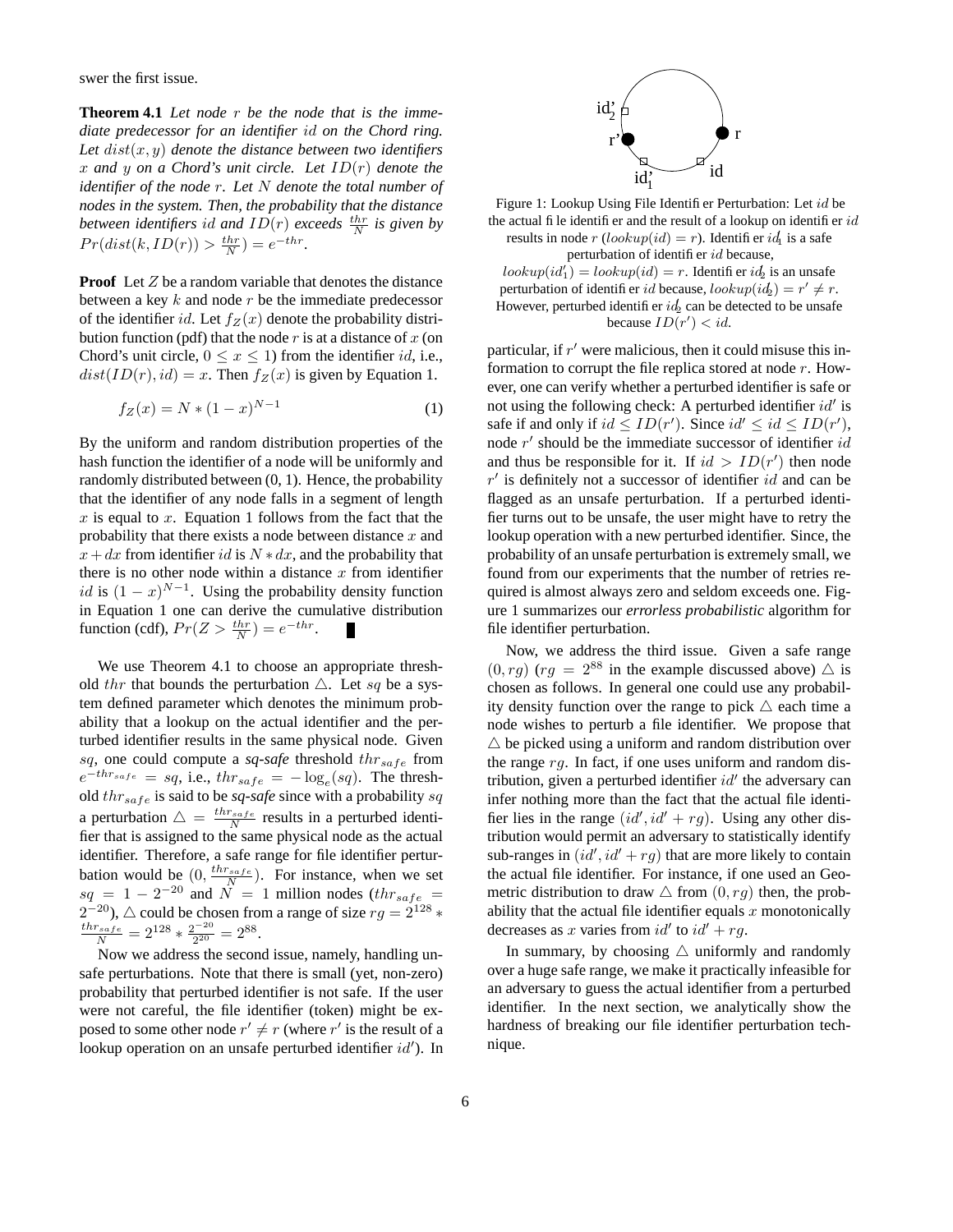### **4.6 Range Sieving Attack**

In this section, we present a range sieving attack on perturbed file identifiers. The aim of this attack is to deduce the target file identifier (or a small range within which the target file identifier lies) from the perturbed identifiers. We use the range sieving attack to formally quantify the hardness of breaking our perturbation technique.

When an adversary obtains a perturbed identifier  $id'$ , the adversary knows that the actual capability  $id$  is definitely within the range  $RG = (id', id' + rg)$ , where rg denotes the maximum perturbation that could be sq−safely added to a query identifier ( $rg = 2^{88}$  in the example discussed in Section 4.5). In fact, given a perturbed identifier  $id'$ , the adversary knows *nothing more* than the fact that the actual identifier *id* could be uniformly and distributed over the range  $RG = (id', id' + rg)$ . However, when the adversary obtains multiple perturbed identifiers that belong to a target file, the adversary can *sieve* the identifier space as follows. Let  $RG_1, RG_2, \cdots, RG_{nid}$  denote the ranges corresponding to nid random perturbations on the identifier id. Then the capability of the target file is guaranteed to lie in the sieved range  $RG_s = \bigcap_{j=1}^{nid} RG_j$ . Intuitively, if the number of identifiers nid increases, the size of the sieved range  $RG<sub>s</sub>$  decreases. Theorem 4.2 shows the relationship between the sieved range  $RG_s$  and the number of perturbed identifiers nid.

**Theorem 4.2** *Let* nid *denote the number of perturbed identifiers that correspond to a target file. Let*  $RG_s$  *denote the sieved range using the range sieving attack. Let* rg *denote the maximum perturbation that could be* sq−*safely added to a file identifier. Then, the expected size of range*  $RG_s$  *is* given by  $E[|RG_s|] = \frac{rg}{nid}$ .

**Proof** Let  $id'_{max} = id - \triangle_{max}$  and  $id'_{min} = id - \triangle_{min}$ denote the minimum and the maximum value of a perturbed identifier that has been obtained by an adversary. Then, the sieved range  $RG_s = (id'_{min}, id'_{max} + rg)$ , namely, from the highest lower bound to the lowest upper bound. The sieved range  $RG_s$  can be partitioned into two ranges  $RG_{min}$  and  $RG_{max}$ , where  $RG_{min} = (id'_{min}, id)$  and  $RG_{max} = (id, id'_{max} + rg).$ 

The size of the range  $RG_{min}$  is  $|RG_{min}| = id - id'_{min} =$  $\Delta_{min}$ . The cumulative distribution function of  $\Delta_{min}$  is given by Equation 2.

$$
Pr(\triangle_{min} > x) = \left(1 - \frac{x}{rg}\right)^{nid} \tag{2}
$$

Since a perturbation  $\triangle$  is chosen uniformly and randomly over a range  $(0, rg)$ , the probability any perturbation  $\triangle$  is greater than x is  $Pr(\triangle > x) = 1 - \frac{x}{rg}$ . Hence, the probability that  $\Delta_{min} = min\{\Delta_1, \Delta_2, \cdots, \Delta_{nid}\}\$ is greater

|                  |           |        |        |    | 3U            |
|------------------|-----------|--------|--------|----|---------------|
| rα               |           |        |        |    |               |
| hardness (years) | റാറ്      | იაა    | 40     | ∠⊾ |               |
| ___<br>.         | .<br>$ -$ | $\sim$ | $\sim$ |    | $\sim$ $\sim$ |

Table 1: Hardness of breaking the perturbation scheme with  $N = 1$  million nodes,  $sq = 1 - 2^{-20}$  safety and  $nid = 2^{25}$ 

perturbed identifiers

than x is  $Pr(\Delta_{min} > x) = Pr((\Delta_1 > x) \wedge (\Delta_2 >$  $(x) \wedge \cdots \wedge (\triangle_{nid} > x)) = \prod_{j=1}^{nid} Pr(\triangle_j > x)$ . Now, using standard techniques from probability theory, the expected value of  $\triangle_{min}$  is  $E[|RG_{min}|] = E[\triangle_{min}] \approx \frac{rg}{nid}$ . Symmetrically, one can show that the expected size of range  $RG_{max}$  is  $E[|RG_{max}|] \approx \frac{rg}{nid}$ . Hence the expected size of sieved range is  $E[RG_s] = E[RG_{min}] + E[RG_{max}] \approx \frac{rg}{nid}$ .

The range sieving attack makes it easier for an adversary to obtain the file identifier, when compared to a brute force attack on the entire range of size  $rg$ . Note that in a brute force attack, if an adversary obtains nid perturbed identifiers then the expected size of range left to be attacked is  $|RG_s| = rq - nid$ . However, even with range sieving attack it is practically infeasible for an adversary to obtain the file capability. Let the maximum perturbation  $rg = 2^{88}$ (using the same settings for the probability of a safe query  $(sq)$  and the number of nodes  $(N)$  in Section 4.5). Let us suppose that the target file is accessed once a second for one year; this results in  $2^{25}$  file accesses. An adversary who logs perturbed identifiers over an year could sieve the range to about  $E[RG_s] = 2^{63}$ . Assuming that the adversary performs a brute force attack on the sieved range, by attempting a file read operation at the rate of one a millisecond, then it would take the adversary about  $2^{28}$  years to discover the actual file identifier. Table 1 summarizes the hardness of breaking the perturbation scheme for different values of  $sq$  (maximum probability of safe perturbation) assuming that the adversary has logged  $2^{25}$  file accesses (one access per second for one year) and that the nodes permit not more one file access per millisecond.

An interesting observation that follows from the above discussion is that, amount of time taken to break the file identifier perturbation technique is almost independent of the number of attackers. This because the time taken for a brute force attack on a file identifier is fundamentally limited by the rate at which a hosting node permits accesses on files stored locally. On contrary, a brute force attack on a cryptographic key is inherently parallelizable and thus becomes more powerful as the number of attackers increases. Nonetheless, cryptographic algorithms like HMAC, AES and ElGamal are not vulnerable to the range sieving attack.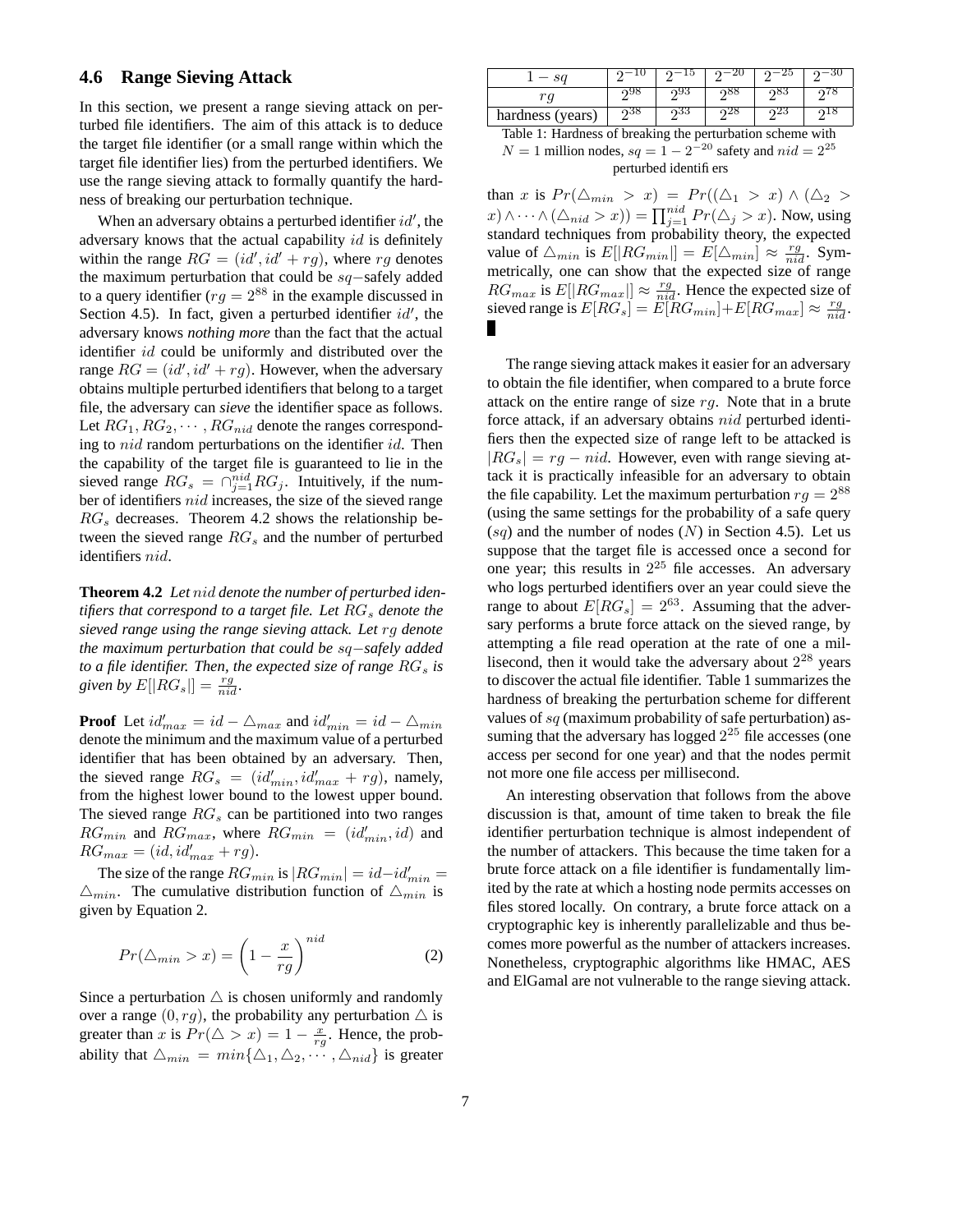# **5 Countering Common Inference Attacks**

We have discussed location key based schemes to effectively hide files on an overlay network. We achieve strong hiding properties by associating each file with a small location key that is kept secret by the users of that file. The properties of location keys ensure that an user who knows a file's location key can easily locate it; the location of a file is otherwise unintelligible for an adversary.

In this section, we present two common inference attacks: *passive inference attacks* and *host compromise based inference attacks*; and propose techniques to mitigate them. Inference attacks refer to those attacks wherein an adversary attempts to infer the location of a file using *indirect* techniques. Passive inference attacks refer to those attacks wherein an adversary attempts to infer the location of a target file by passively observing the file system. Host compromise based inference attacks require the adversary to perform an active host compromise attack before it can infer the location of a target file. In the following portions of this section, we study three passive inference attacks and two host compromise based inference attacks on a location keys based file system. It is very important to note that that none of the inference attacks described below would be effective in the absence of collusion among malicious nodes.

### **5.1 Passive Inference Attacks**

Our first attack is based on the ability of malicious nodes to observe the frequency of lookup queries on the overlay network; more specifically, malicious nodes may log lookup queries routed through them and send them to an adversary. Assuming that the adversary knows the relative file popularity, it can perform a *lookup frequency inference attack*. We also study two other potentially possible inference attacks on location keys:end-user IP-address inference attack and file access pattern inference attack.

#### **5.1.1 Lookup Frequency Inference Attack**

In this section we present lookup frequency inference attack that would help a strategic adversary to infer the location of a target file on the overlay network. It has been observed that the general popularity of the web pages accessed over the Internet follows a Zipf-like distribution [22]. An adversary may study the frequency of file accesses by sniffing lookup queries and match the observed file access frequency profile with a actual (pre-determined) frequency profile to infer the location of a target file  $2$ . Note that if the frequency profile of the files stored in the file system is flat (all files are accessed with the same frequency) then an adversary will not be able to infer any information. Lemma 5.1 formalizes the notion of perfectly hiding a file from frequency inference attack.

**Lemma 5.1** *Let* F *denote the collection of files in the file*  $s$ *ystem.* Let  $\lambda'_{f}$  denote the apparent frequency of accesses *to file* f *as perceived by an adversary. Then, the collection of files are perfectly hidden from frequency analysis attack*  $\int f \, dA = c : \forall f \in F$  *and some constant c.* 

A collection of read-only files can be perfectly hidden from frequency inference attack. Let  $\lambda_f$  denote the actual frequency of accesses on a file  $f$ . Set the number replicas for file  $f$  to be proportional to its access frequency, namely  $R_f = \frac{1}{c} * \lambda_f$  (for some constant  $c > 0$ ). When a user wishes to read the file  $f$ , the user randomly chooses one replica of file f and issues a lookup query on it. From an adversary's point of view it would seem that the access frequency to all the read-only files in the system is identical  $(\lambda'_f = \frac{\lambda_f}{R_f})$  $\frac{\Delta_f}{R_f} = c$ ). By Lemma 5.1, an adversary would not be able to derive any useful information from a frequency inference attack. Interestingly, this replication strategy also improves the performance and load balancing aspects of the file system. However, it is not applicable to read-write files since an update operation on a file may need to update all the replicas of a file. In the following portions of this section, we propose two techniques to flatten the *apparent* frequency profile of read/write files.

#### **Defense by Result Caching**

The first technique to mitigate the frequency inference attack is to perturb the apparent file access frequency with lookup *result caching*. Lookup result caching, as the name indicates, refers to caching the results of a lookup query. Recall that wide-area network file systems like CFS, Farsite and OceanStore permit nodes to join and leave the overlay network. Let us for now consider only node departures. Consider a file f stored at node n. Let  $\lambda_f$  denote the rate at which users accesses the file f. Let  $\mu_{dep}$ denote the rate at which a node leaves the overlay network (rates are assumed to be exponentially distributed). The first time the user accesses the file  $f$ , the lookup result (namely, node  $n$ ) is cached. The lookup result is implicitly invalidated when the user attempts to access file f the first time after node  $n$  leaves the overlay network. When the lookup result is invalidated, the user issues a fresh lookup query for file  $f$ . One can show that the apparent frequency of file access as observed by an adversary is  $\lambda'_f = \frac{\lambda_f \mu_{dep}}{\lambda_f + \mu_{dep}}$ . The probability that any given file access results is a lookup is equal to the probability that the node responsible for the file leaves before the next access and is given by  $Pr_{lookup} = \frac{\mu_{dep}}{\lambda_f + \mu_{dep}}$ . Hence, the apparent file access frequency is equal to the product of the actual

<sup>2</sup>This is analogous to performing a frequency analysis attack on old symmetric key ciphers like the Caesar's cipher [21]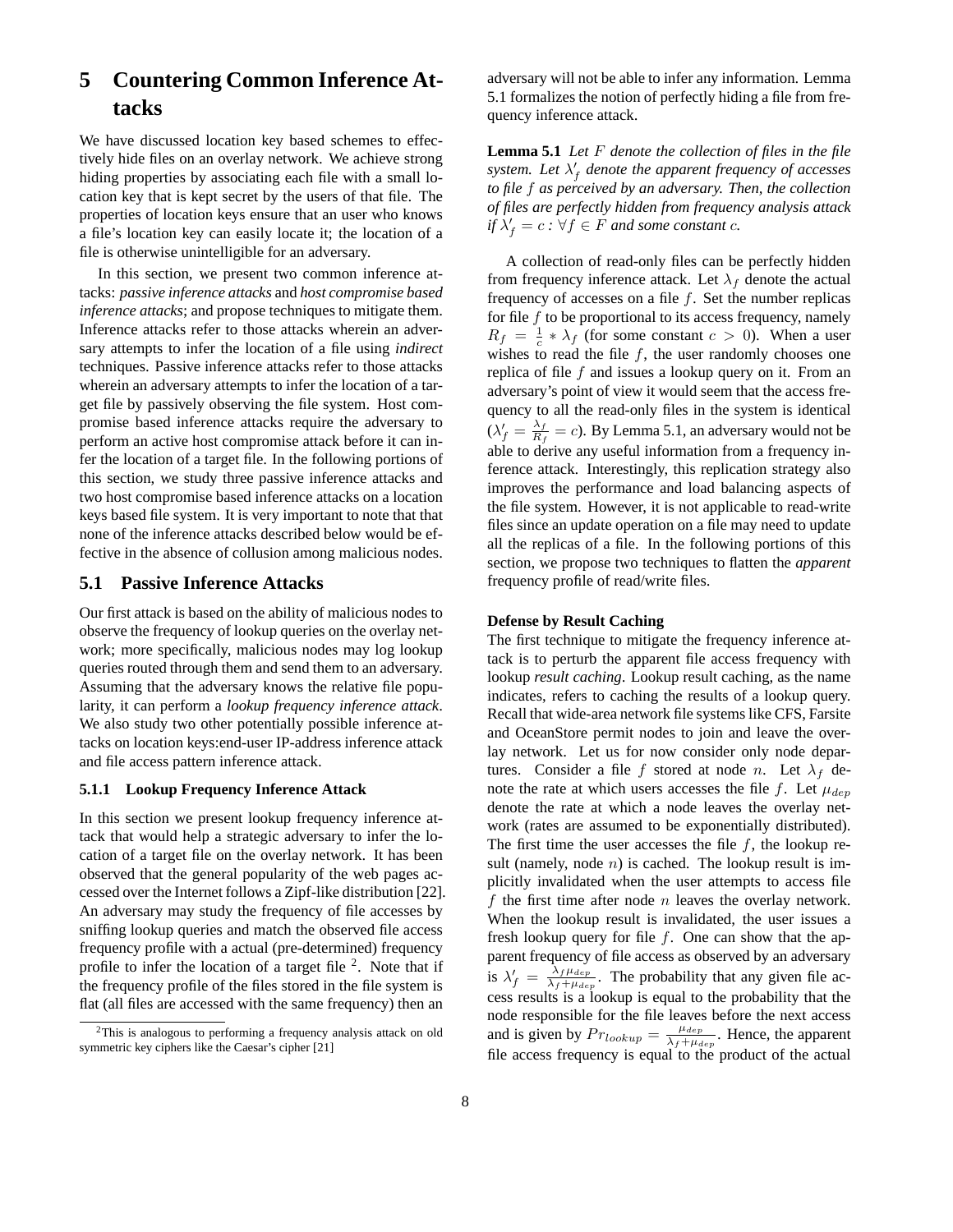file access frequency  $(\lambda_f)$  and the probability that a file access results in a lookup operation  $(Pr_{lookup})$ . Intuitively, in a static scenario where nodes never leave the network  $(\mu_{dep} \ll \lambda_f)$ ,  $\lambda'_f \approx \mu_{dep}$ ; and when nodes leave the network very frequently ( $\mu_{dep} \gg \lambda_f$ ),  $\lambda'_f \approx \lambda_f$ . Hence, more static the overlay network is, harder it is for an adversary to perform a frequency inference attack since it would appear as if all files in the system are accessed at an uniform frequency  $\mu_{dep}$ .

It is very important to note that a node  $m$  storing a file f may infer its name since the user has to ultimately access node  $m$  to operate on file  $f$ . Hence, an adversary may infer the identities of files stored at malicious nodes. However, it would be very hard for an adversary to infer files stored at good nodes.

#### **Defense by File Identifier Perturbation**

The second technique that makes the frequency inference attack harder is based on the file identifier perturbation technique described in Section 4.5. Let  $f_1, f_2, \dots, f_{nf}$  denote the files stored at some node  $n$ . Let the identifiers of these replicas be  $id_1, id_2, \cdots id_{nf}$ . Let the target file be  $f_1$ . The key idea is to perturb the identifiers such that an adversary would not be able to distinguish between a perturbed identifier intended for locating file  $f_1$  and that for some other file  $f_i$   $(2 \leq j \leq nf)$  stored at node n.

More concretely, when a user performs a lookup for  $f_1$ , the user would choose some random identifier in the range  $R_1 = (id_1 - \frac{thr_{safe}}{N}, id_1)$ . A clever adversary may *cluster* identifiers based on their numerical closeness and perform a frequency inference attack on these clusters. However, one could defend the system against such a clustering technique by increasing the perturbation added to identifiers. Figure 2 presents the key intuition behind this idea diagrammatically. As the range  $R_1$  overlaps with the ranges of more and more files stored at node  $n$ , the clustering technique and consequently the frequency inference attack would perform poorly. Let  $R_1 \cap R_2$  denote the set of identifiers that belongs the intersection of ranges  $R_1$  and  $R_2$ . Then, given an identifier  $id \in R_1 \cap R_2$ , an adversary would not able to distinguish whether the lookup was intended for file  $f_1$  or  $f_2$ ; but the adversary would definitely know that the lookup was intended either for file  $f_1$  or  $f_2$ . Observe that amount of information inferred by an adversary becomes poorer and poorer as more and more ranges overlap. Also, as the number of files  $(n f)$  stored at node n increases, even a small perturbation might introduce significant overlap between ranges of different files stored at node n.

The apparent access frequency of a file  $f$  is computed as a weighted sum of the actual access frequencies of all files that share their range with file  $f$ . For instance, the apparent access frequency of file  $f_1$  (see Figure 2) is given



Figure 2: Countering Frequency Analysis Attack by adding more  $\triangle$ .  $X_1X_2$ ,  $Y_1Y_2$  and  $Z_1Z_2$  denote the ranges of the perturbed identifiers of files  $f, f_2, f_3$  stored at node n. Frequency inference is very effective in scenario (i), but largely ineffective in scenario (ii). Given an identifier  $id \in Y_1Z_1$ , it is hard for an adversary to guess whether the lookup was intended for file  $f_1$  or  $f_2$ .

by Equation 3.

$$
\lambda'_{f_1} = \frac{X_1 Y_1 * \lambda_{f_1} + Y_1 Z_1 * \left(\frac{\lambda_{f_1} + \lambda_{f_2}}{2}\right) + Z_1 X_2 * \left(\frac{\lambda_{f_1} + \lambda_{f_2} + \lambda_{f_3}}{3}\right)}{thr_{safe}}
$$
\n(3)

Clearly, the apparent access frequency of a file evens out the sharp variations between the frequencies of different files stored at a node, thereby making frequency inference attack significantly harder. We discuss more on how to quantify the effect of this perturbation on frequency inference attack in our experimental section 7.

#### **5.1.2 Other Passive Inference Attacks**

In this section we highlight two other potentially possible passive inference attacks: (i) end-user IP-address inference attack, and (ii) file access pattern inference attack.

The first attack is based on the assumption that the identity of an end-user can be inferred from his/her IP-address. An user typically locate their files on the overlay network by issuing a lookup query to some node  $r$  on the overlay network. If node  $r$  were malicious then it may log the file identifiers looked up by an user. Assuming that a user accesses only a small subset of the total number of files on the overlay network (including the target file) the adversary can narrow down the set of nodes on the overlay network that may potentially hold the target file.

One possible solution is for users to issue lookup queries through a trusted *anonymizer*. The anonymizer accepts lookup queries from users and dispatches it to the overlay network without revealing the user's IP-address. However, the anonymizer node could itself become a viable target for the adversary. The second and a more promising solution is for the user to join the overlay network (just like other nodes hosting files on the overlay network). When the user issues lookup queries, it is routed through some of its neighbors;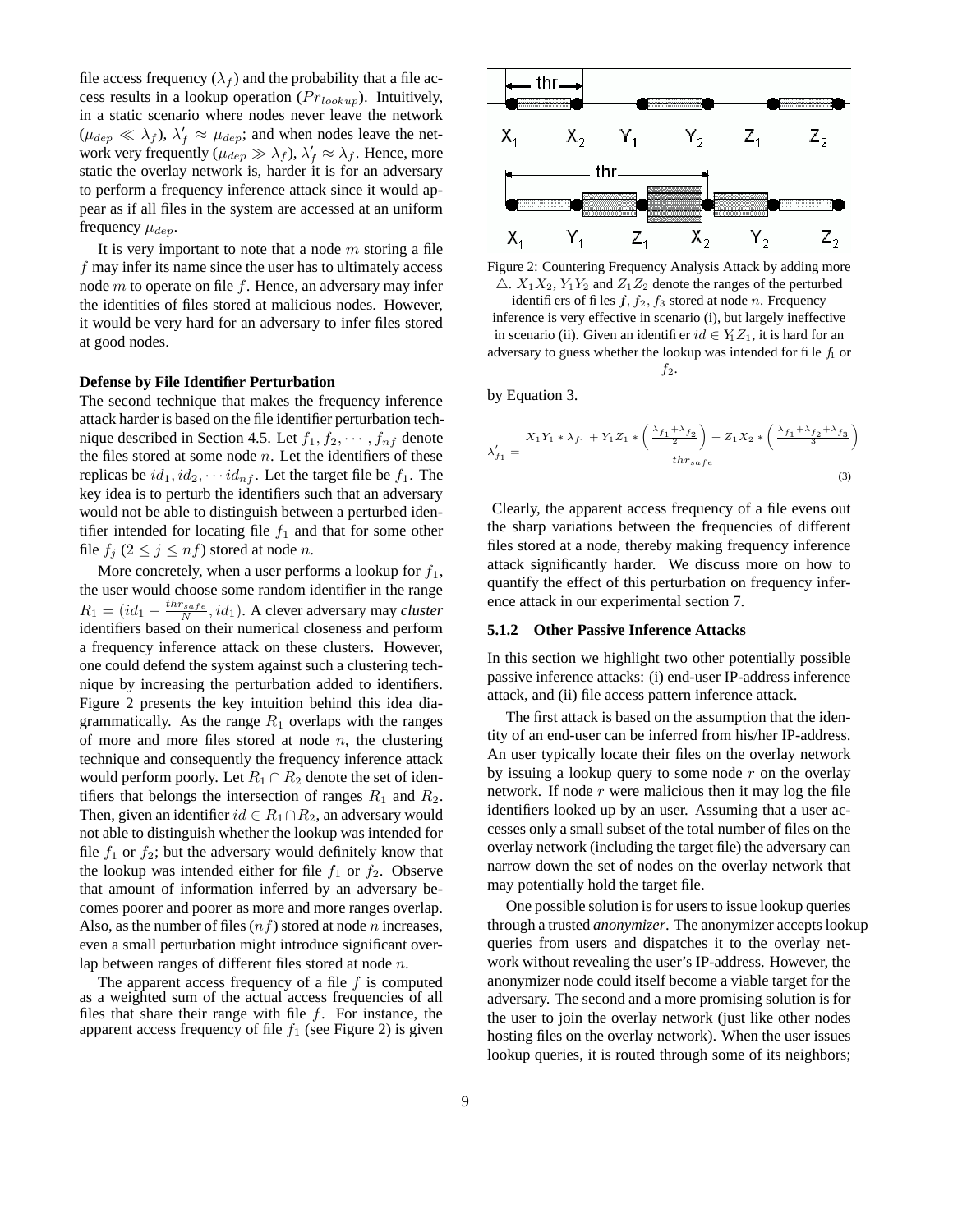if some of its neighbors are malicious, then they may log these lookup queries. However, it is a non-trivial task for an adversary to distinguish between the queries that *originated* at the user and those that were simply *routed* through it.

The second attack is based on file access pattern. For instance, let us suppose that a target file is usually accessed at 9:30am every day (the target file may have its own *fingerprint* access pattern that uniquely identifies it). An adversary may log all lookups made between 9:28am and 9:30am. This would help an adversary to narrow down the possible identities of the target file. Further, if an adversary repeats this attack over a couple of days, then the chance of identifying the target file improves; while the target file is accessed everyday at 9:30am, the rest of the files accessed on one day at 9:30am are probably not accessed on other days. We acknowledge that such attacks are in general hard to be defended. However, we believe that such attacks are not applicable to a vast majority of files stored on the overlay network. We propose location re-keying 5.3 as a technique to mitigate both *known and unknown* inference attacks.

### **5.2 Host Compromise based Inference Attacks**

In this section, we discuss two host compromise based inference attacks. Recall that when an adversary compromises a good node, the internal state of that node is completely exposed to the adversary. An adversary can pool information from such compromised nodes to perform inference attacks. In this section, we present file replica inference attack and file size inference attack

#### **5.2.1 File Replica Inference Attack**

Despite making the file capabilities and file access frequencies appear random to an adversary, the contents of a file could by itself reveal the identity of the file  $f$ . The file f could be encrypted to rule out the possibility of identifying a file from its contents. Even when the replicas are encrypted, the fact that all the replicas of file  $f$  are identical. When an adversary compromises a good node, it can extract a list of identifier and file content pairs (or a hash of the file contents) stored at that node. Note that an adversary could perform a frequency inference attack on the replicas stored at malicious nodes and infer their filenames. Hence, if an adversary were to obtain the encrypted contents of one of the replicas of a target file  $f$ , he/she could examine the extracted list of identifiers and file contents to obtain the identities of other replicas. This attack is especially more plausible on read-only files since their contents do not change over a long period of time. The update frequency on read-write files might guard them file replica inference attack. For read-only files, one could easily make the replicas non-identical by encrypting each replica with a different cryptographic key. In our experimental section, we study the probability of a successful attack using file replica inference analysis attack for varying file update frequencies.

#### **5.2.2 File Size Inference Attack**

File size inference attack is based on the assumption that an adversary might be aware of the target file's size. Malicious nodes (and compromised nodes) report the size of the files stored at them to an adversary. If the sizes of files stored on the overlay network follow a skewed distribution, the adversary would be able to identify the target file (much like the lookup frequency inference attack). One can mitigate this attack by fragmenting files into multiple file blocks of equal size. For instance, CFS divides files into blocks of 8KBytes each and stores each file block separately. We could hide the location of the  $j<sup>th</sup>$  block in the  $i<sup>th</sup>$  replica of file f using a location key lk as  $khash_{lk}(f \parallel i \parallel j)$ . Now, since all file blocks are of the same size, it would be vary hard for an adversary to perform file size inference attack. It is interesting to note that file blocks are also useful in minimizing the communication overhead for small reads/writes on large files.

### **5.3 Location Re-Keying**

In addition to the inference attacks discussed in this paper, there could be other possible inference attacks on a location key based file system. Further, when a malicious node compromises a node, an adversary can obtain all file tokens stored at that node; the adversary may also use the compromised node to perform inference attacks. In course of time the adversary might be able to gather enough information to attack a target file.

To mitigate this virtually unpreventable leakage of information, users need to periodically choose new location keys so as to render *all* past inferences made by the adversary *useless*. This is analogous to periodic re-keying of cryptographic keys. Unfortunately, re-keying is an expensive operation: re-keying cryptographic keys requires data to be re-encrypted; re-keying location keys requires files to be relocated on the overlay network. Hence, it is important to keep the re-keying frequency small enough to reduce performance overheads and large enough to secure files on the overlay network.

There are two fundamentally different ways to implement location re-keying. (i) At periodic time instants, all the files stored on the overlay network are re-keyed. (ii) Each file in the system is independently re-keyed. The first technique causes heavy bursts in network traffic and it forces all files to be re-keyed with the same periodicity. On the other hand, the second technique does not cause huge bursts in network traffic. Also, it permits critical files to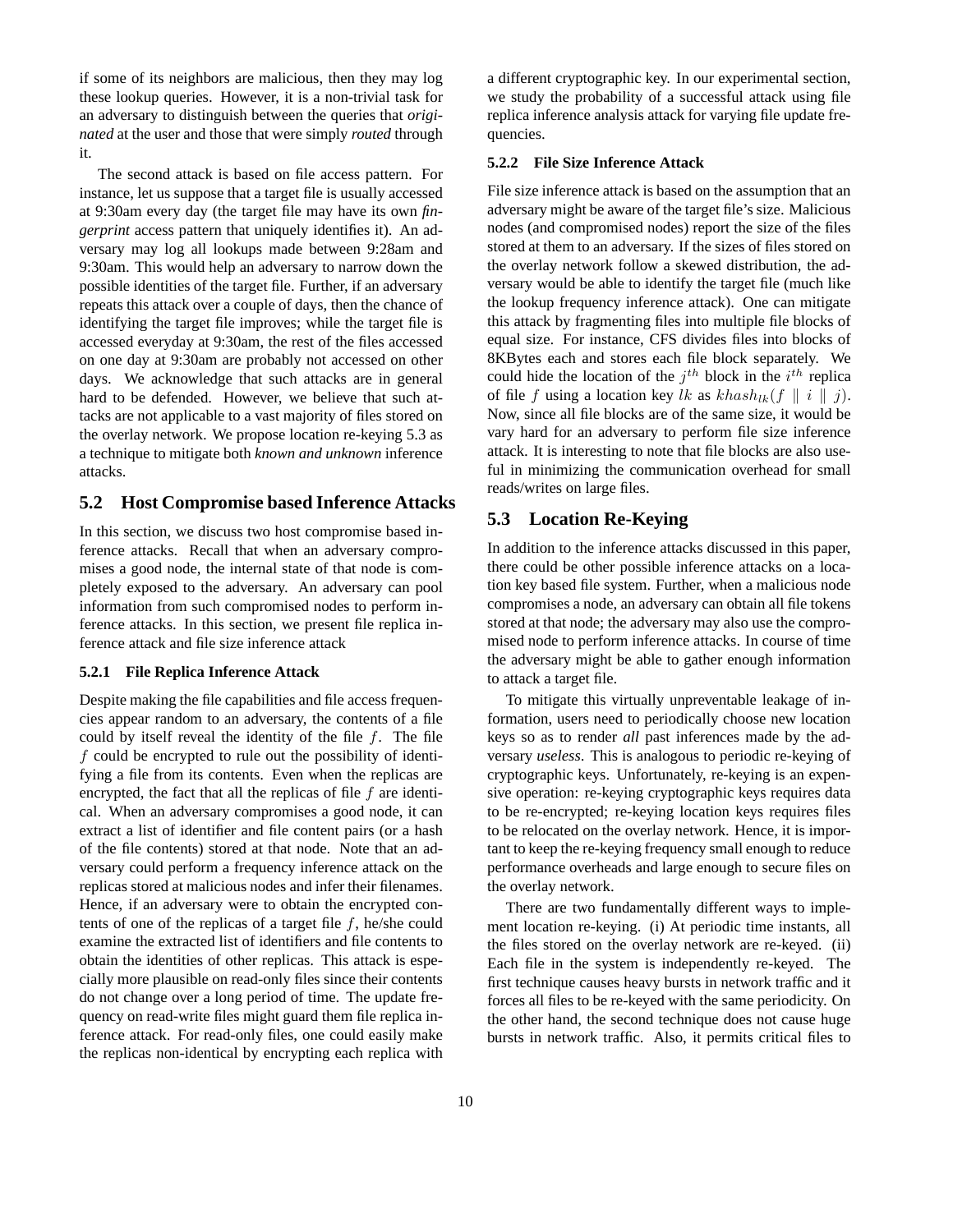be re-keyed more frequently than relatively less important files. In our experiments section, we estimate the periodicity with which location keys have be changed in order to reduce the probability of a successful attack on a target file.

# **6 Discussion**

In our discussion so far, we have defined and demonstrated the usage of location keys. In this section, we briefly explore the key security, distribution and management aspects of location keys.

**Key Security.** We have assumed that it is the responsibility of the users to secure location keys from an adversary. If an user has to access 1000s of files then the user must be responsible for the secrecy of 1000s of location keys. One viable solution would be compile all location keys into one *keys-file*, encrypt the file and store it on the overlay network. The user now needs to keep only one location key that corresponds to the *keys-file* secret. This 128-bit location key could be protected using untamparable hardware devices, smartcards, etc.

**Key Distribution.** Secure distribution of keys has been a major problem in large scale distributed systems. The problem of distributing location keys is very similar to that of distributing cryptographic keys. Traditionally, keys have been distributed using out-of-band techniques. For instance, one could use PGP [15] based secure email service to transfer location keys from a file owner to file users.

**Key Management.** Managing location keys becomes as important issue when (i) an owner owns several thousand files, and (ii) the set of legal users for a file varies significantly with time. When the number of files owned becomes very large, the file owner may choose to group files and assign one location key for a group of files. Frequent changes to group membership could seriously impede the system's performance.

The major overhead for location keys arises from key distribution and key management. Also, location re-keying could be an important factor; frequent changes to the list of legal users who are permitted to access a file can further exacerbate this situation. Key security, distribution and management that leverage additional properties of location keys are a part of our ongoing research work. There are other issues that we have not addressed in this paper. Using a capability-based access control mechanism we run into the problem of a valid user illegally distributing the capabilities (tokens) to an adversary. In this paper we assume that all valid users are well behaved. Also, we do not address the robustness of the lookup protocol or the overlay network in the presence of malicious nodes; these issues are addressed else where [18].

# **7 Experimental Evaluation**

In this section, we report results from our simulation based experiments to evaluate location keys approach for building secure wide-area network file systems. We implemented our simulator using a discrete event simulation [5] model. Our system comprises of about  $N = 1024$  nodes; a random  $p = 10\%$  of them are chosen to behave maliciously. We implemented the Chord lookup protocol [19] on the overlay network compromising of these nodes. We set the number of replicas of a file to be  $R = 7$  and vary the corruption threshold cr in our experiments. Recall that our adversary model in Section 3 models malicious nodes as powerful nodes but with bounded resources. We use the parameter  $\alpha$  as an upper bound on the number of nodes on whom a malicious node can perform a DoS attack. The parameter  $\lambda$ (measured in number of node compromises per unit time) limits rate at which a malicious node can compromise other good nodes in the system. The parameter  $\mu$  (measured in number of node recoveries per unit time) limits the rate at which a compromised node can recover to an uncompromised state. In the following portions of this section, we present results from two sets of experiments. The first set shows the robustness of location key based techniques (Section 4) in countering targeted attacks. We measure robustness in terms of the effort required for an adversary to attack a target file on the overlay network. The second set of experiments shows the effectiveness of our solutions that prevent inference attacks (Section 5).

## **7.1 Location Keys**

**Operational Overhead.**<sup>3</sup> We first quantify the performance and storage overheads incurred by location keys. Let us consider a typical file read/write operation. The operation consists of the following steps: (i) generate the file replica identifiers, (ii) lookup the replica holders on the overlay network, and (iii) process the request at the replica holders. Step (i) using location keys requires computations using the keyed-hash function, which otherwise would have required computations using a normal hash function. We found that the computation time difference between HMAC (a keyedhash function) and MD5 (normal hash function) is negligibly small (order of a few microseconds) using the standard OpenSSL library [13]. Step (ii) involves a pseudo-random number generation (few microseconds using the OpenSSL library) and may require lookups to be retried in the event that the perturbed identifier turns out to be unsafe. Given that unsafe perturbations are extremely rare (one in a million in our example in Section 4.5) retries are occasionally required and thus they add virtually no overhead to the system. Step (iii) adds no overhead because our access check

<sup>3</sup>As measured on a 900 MHz Intel Pentium III processor running Red-Hat Linux 9.0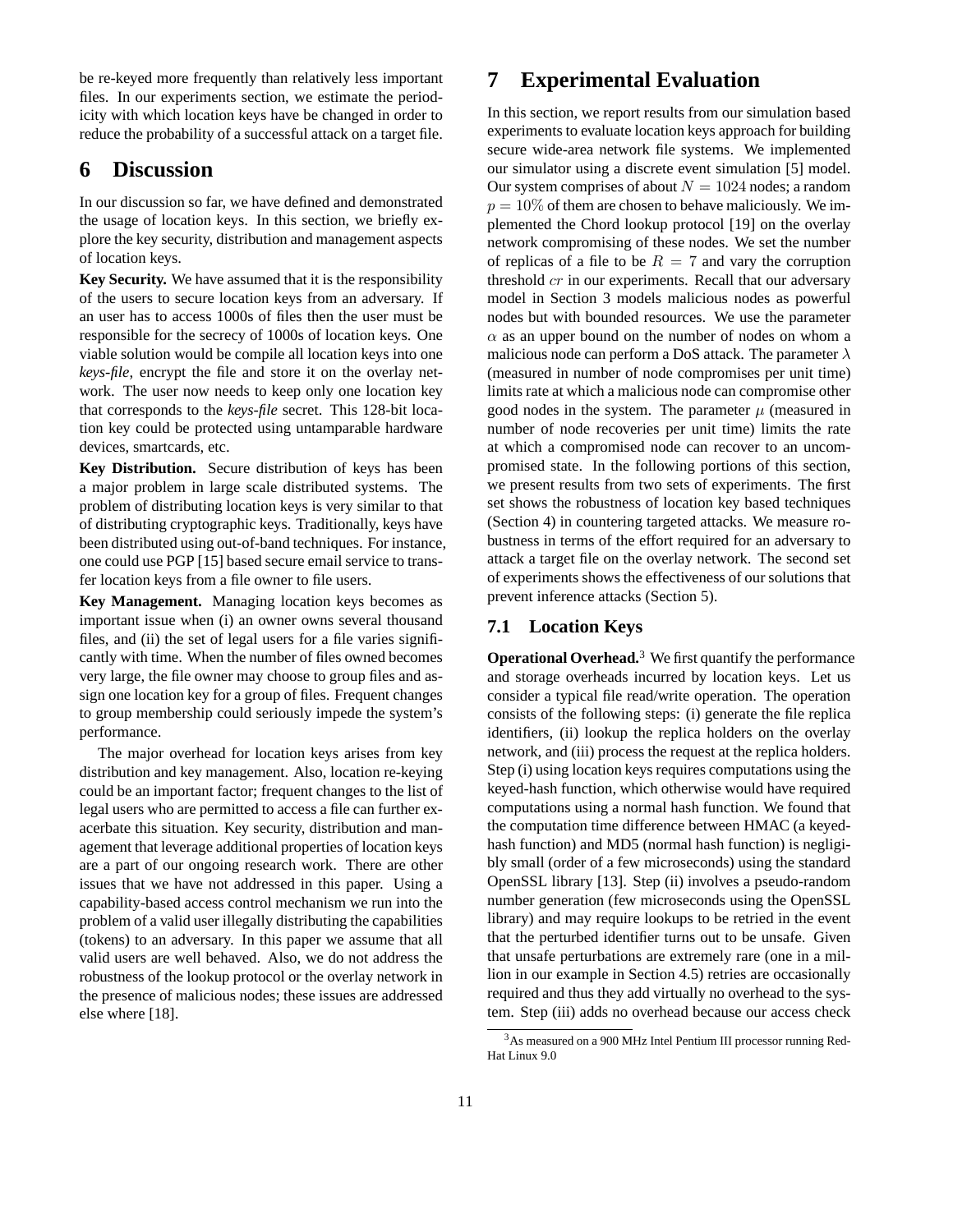is virtually free. As long as the user can present the correct filename (token), the replica holder would honor a request on that file.

Now, let us compare the storage overhead at the users and the nodes that are a part of the overlay network. Users need to store an additional 128-bit location key along with other file meta-data. Even an user who uses 1 million files on the overlay network needs to store an additional 16MBytes of location keys. Further, there is no additional storage overhead on nodes that are a part of the overlay network. Note that one can continue to use the same number of replicas for reliability purposes.

**Denial of Service Attacks.** Figure 3 shows the probability of an attack for varying  $\alpha$  and different values of corruption threshold  $(cr)$  (see  $Adv(g)$  in Section 4.2). Without the knowledge of the location of file replicas an adversary is forced to attack (DoS) a random collection of nodes in the system and *hope* that that at least cr replicas of the target file is attacked. Observe that if the malicious nodes are more powerful (larger  $\alpha$ ) or if the corruption threshold cr is very low, then the probability of an attack increases. If an adversary were aware of the  $R$  replica holders of a target file then: (i) a weak collection of  $B$  malicious nodes  $(B = 10\% \text{ of } N = 102) \text{ with } \alpha = \frac{R}{B} \approx \frac{7}{102} = 0.07 \text{ can}$ easily attack the target file, or (ii) for a file system to handle  $\alpha = 1$ , it would require as large 100+ replicas to be maintained for each file. In this case, the effort required by an adversary to attack a target file is dependent on  $R$ , but independent of the number of good nodes in the system. On contrary, location key based techniques scale the hardness of an attack with the number of good nodes in the system.

**Host Compromise Attacks.** Second, we evaluate location keys against host compromise attacks. Our first experiment on host compromise attack shows the probability of a successful attack on the target file assuming that the adversary does not collect capabilities (tokens) stored at the compromised nodes. Hence, the target file is successfully attacked if cr or more of its replicas are stored at either malicious nodes or compromised nodes. Figure 4 shows the probability of an attack for different values of corruption threshold (*cr*) and varying  $\rho = \frac{\mu}{\lambda}$  (measured in number of node recoveres per node compromise). We ran the simulation for a duration of  $\frac{100}{\lambda}$  time units. Recall that  $\frac{1}{\lambda}$  denotes the mean time required for one malicious node to compromise a good node. Note that if the simulation were run for infinite time then the probability of attack is always one. This is because, at some point in time, cr or more replicas of a target file would be assigned to malicious nodes (or compromised nodes) in the system.

When  $\rho \leq 1$  the system is highly vulnerable; with high probability the target file can be attacked by an adversary. In contrast to the DoS attack that could tolerate powerful

|  |  |  | $0.5$   1.0   1.1   1.2   1.5   3.0 |  |
|--|--|--|-------------------------------------|--|
|  |  |  |                                     |  |

Table 2: Mean Fraction of Good Nodes in an Uncompromised State  $(G')$ 

|                                                                                                            |  | $0.5$   1.0   1.1   1.2   1.5   3.0 |  |  |
|------------------------------------------------------------------------------------------------------------|--|-------------------------------------|--|--|
| Re-keying Interval $\begin{array}{ c c c c c c } \hline 0 & 0 & 0.43 & 1.8 & 4.5 & 6.6 \hline \end{array}$ |  |                                     |  |  |
| Table 3: Time Interval between Location Re-Keying (normalized                                              |  |                                     |  |  |

by  $\frac{1}{\lambda}$  time units)

malicious nodes ( $\alpha > 1$ ), the host compromise attack cannot tolerate a situation wherein the node compromise rate is higher than its recover rate ( $\rho \leq 1$ ). This is primarily because of the cascading effect of host compromise attack. Larger the number of compromised nodes, higher is the rate at which other good nodes are compromised (see the adversary model in Section 3). Table 2 shows the mean fraction of good nodes  $(G')$  that are in an uncompromised state for different values of  $\rho$ .

As we have mentioned in Section 4.4, the adversary could collect the capabilities (tokens) of the files stored at compromised nodes; these tokens can be used by the adversary at any point in future to corrupt the files using a simple write operation. Hence, our second experiment on host compromise attack measures the probability of a attack assuming that the adversary collects the file tokens stored at compromised nodes. Figure 5 shows the mean effort required to locate all the replicas of a target file  $(c\tau = R)$ . The effort required is expressed in terms of the fraction of good that need to be compromised by the adversary to attack the target file.

Note that in the absence of location keys, an adversary needs to compromise at most  $R$  good nodes. Clearly, location key based techniques increase the required effort by several orders of magnitude. For instance, when  $\rho = 3$ , an adversary has to compromise 70% of the good nodes in the system before improving the probability of a successful attack to a nominal value of 0.1 even under the assumption that an adversary collects file capabilities from compromised nodes. Note that if an adversary compromises every good node in the system once, it gets to know the tokens of all files stored on the overlay network. In Section 5.3 we had proposed location re-keying to protect the system from such attacks. Periodicity of location re-keying can be derived from Figure 5. For instance, when  $\rho = 3$ , if a user wants to retain the attack probability below 0.1, the time interval between re-keying should equal the amount of time it takes for an adversary to compromise 70% of the good nodes in the system. Table 3 shows the time taken (normalized by  $\frac{1}{\lambda}$ ) for an adversary to increase the attack probability on a target file to 0.1 for different values of  $\rho$ . Observe that if  $\rho$  increases, location re-keying can be more and more infrequent.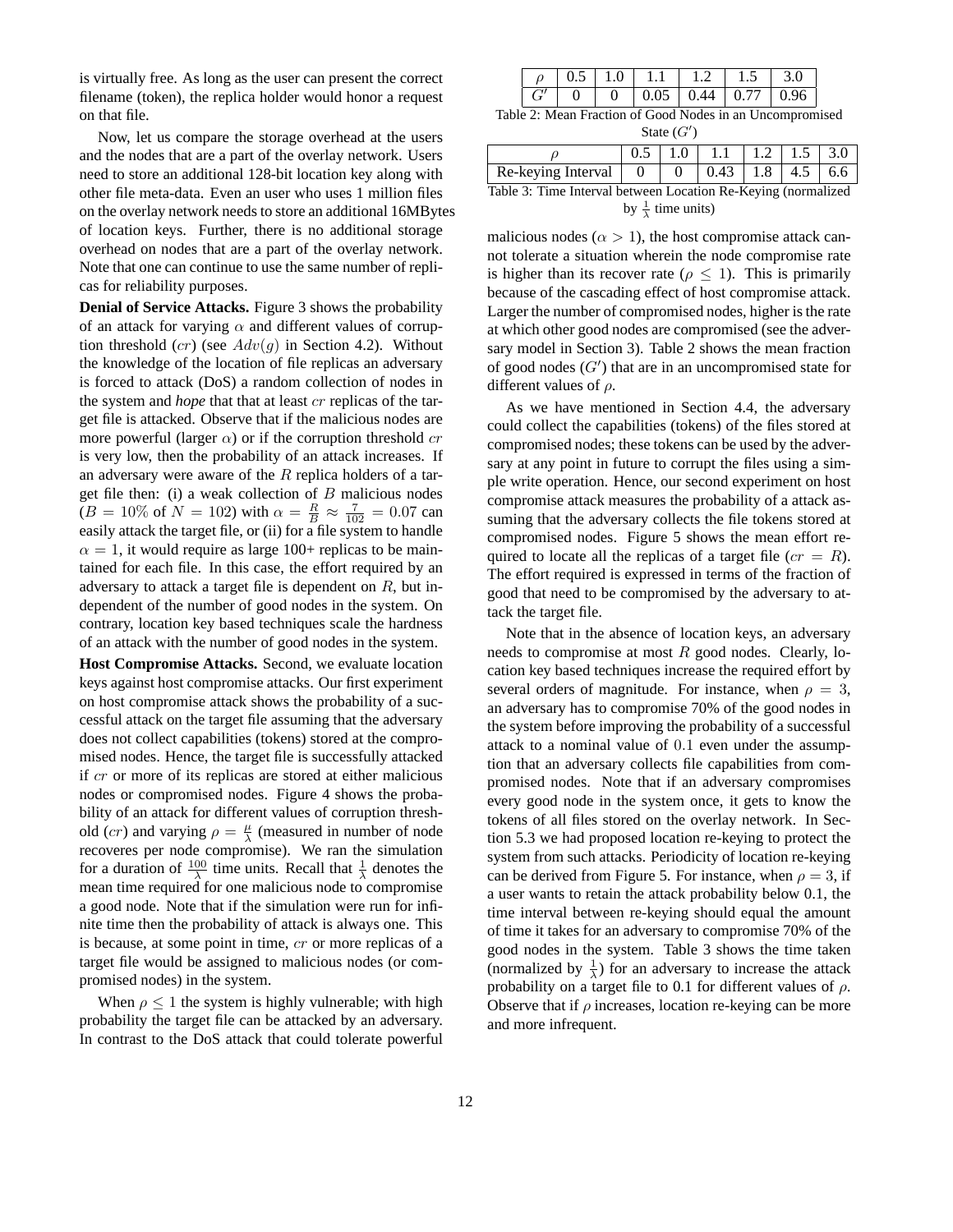

Figure 3: Probability of a Successful Target File Attack for  $N = 1024$  nodes and  $R = 7$ using DoS Attack

### **7.2 Inference Attacks**

In this section we experimentally measured the effectiveness of our solutions against the lookup frequency inference attack and the file replica inference attack.

**Lookup Frequency Inference Attack.** We have presented lookup result caching and file identifier perturbation as two techniques to thwart frequency inference attack. Recall that our solutions attempt to flatten the frequency profile of files stored in the system (see Lemma 5.1). Note that we do not change the actual frequency profile of files; instead we flatten the apparent frequency profile of files as perceived by an adversary. We assume that files are accessed in proportion to their popularity. File popularities are derived from a Zipf-like distribution [22], wherein, the popularity of the  $i^{th}$  most popular file in the system is proportional to  $\frac{1}{i\gamma}$ with  $\gamma = 1$ .

Our first experiment on inference attacks shows the effectiveness of lookup result caching in mitigating frequency analysis attack by measuring the *entropy* [11] of the apparent frequency profile (measured as number of bits of information). Given the apparent access frequencies of  $F$ files, namely,  $\lambda'_{f_1}, \lambda'_{f_2}, \ldots, \lambda'_{f_F}$ , the entropy S is computed  $\sum$ as follows. First the frequencies are normalized such that  $\sum_{i=1}^{F} \lambda'_{f_i} = 1$ . Then,  $S = -\sum_{i=1}^{F} \lambda'_{f_i} * \log_2 \lambda'_{f_i}$ . When all files are accessed uniformly and randomly, that is,  $\lambda'_{f_i}$  =  $\frac{1}{F}$  for  $1 \leq i \leq F$ , the entropy S is maximum  $S_{max}$  =  $\log_2 F$ . The entropy S decreases as the the access profile becomes more and more skewed. Note that if  $S = \log_2 F$ , no matter how clever the adversary is, he/she cannot derive any useful information about the files stored at good nodes (from Lemma 5.1). Table 4 shows the maximum entropy  $(S_{max})$  and the entropy of a zipf-like distribution  $(S_{zinf})$ for different values of  $F$ . Note that with every additional bit of entropy, doubles the effort required for a successful attack; hence, a frequency inference attack on a Zipf distributed 4K files is about 19 times  $(2^{12-7.75})$  easier than the ideal scenario where all files are uniformly and randomly accessed.



Figure 4: Probability of a Successful Target File Attack for  $N = 1024$  nodes and  $R = 7$ using Host Compromise Attack (with no token collection)



Figure 5: Probability of a Successful Target File Attack for  $N = 1024$  nodes and  $R = 7$ using Host Compromise Attack with token collection from compromised Nodes

| max |       |                          |  |
|-----|-------|--------------------------|--|
|     |       |                          |  |
|     | 0.1.1 | $\overline{\phantom{a}}$ |  |

| Table 4: Entropy (in number of bits) of a Zipf-distribution |
|-------------------------------------------------------------|
|-------------------------------------------------------------|

 $\mu_{dep}$  0 1/256 1/16 1 16 256  $\infty$ S 15 12.64 11.30 10.63 10.00 9.71 9.55 Table 5: Countering Lookup Frequency Inference Attacks

Approach I: Result Caching (with 32K files)

Table 5 shows the entropy of apparent file access frequency as perceived by an adversary when lookup result caching is employed by the system for  $F = 32K$  files. We assume that the actual accessfrequency profile of these files follows a Zipf distribution with the frequency of access to the most popular file  $(f_1)$  normalized to one access per unit time. Table 5 shows the entropy of the apparent lookup frequency for different values of  $\mu_{dep}$  (the mean rate at which a node joins/leaves the system). Observe if  $\mu_{dep}$  is large, the entropy of apparent file access frequency is quite close to that of Zipf-distribution (see Table 4 for 32K files); and if the nodes are more stable ( $\mu_{dep}$  is small), then the apparent frequency of all files would appear to be identically equal to  $\mu_{dep}$ .

In our second experiment, we show the effectiveness of file identifier perturbation in mitigating frequency inference attack. Figure 7.2 shows the entropy of the apparent file access frequency for varying values of  $sq$  (the probability that perturbed queries are safe, see Theorem 4.1) for different values of  $nf$ , the mean number of files per node. Recall that a perturbed query identifier is safe if both the original identifier and the perturbed identifier are assigned to the same node in the system. Higher the safety of queries, smaller is the perturbation threshold  $(thr_{safe})$ ; and thus, the lookup queries for a file are distributed over a smaller region in the identifier space. This decreases the entropy of the apparent file access frequency. Also, as the number of files stored at a node increases larger would be overlap between the safe ranges of files assigned to a node (see Figure 2). This evens out (partially) the differences between different apparent file access frequencies and thus, increases its entropy.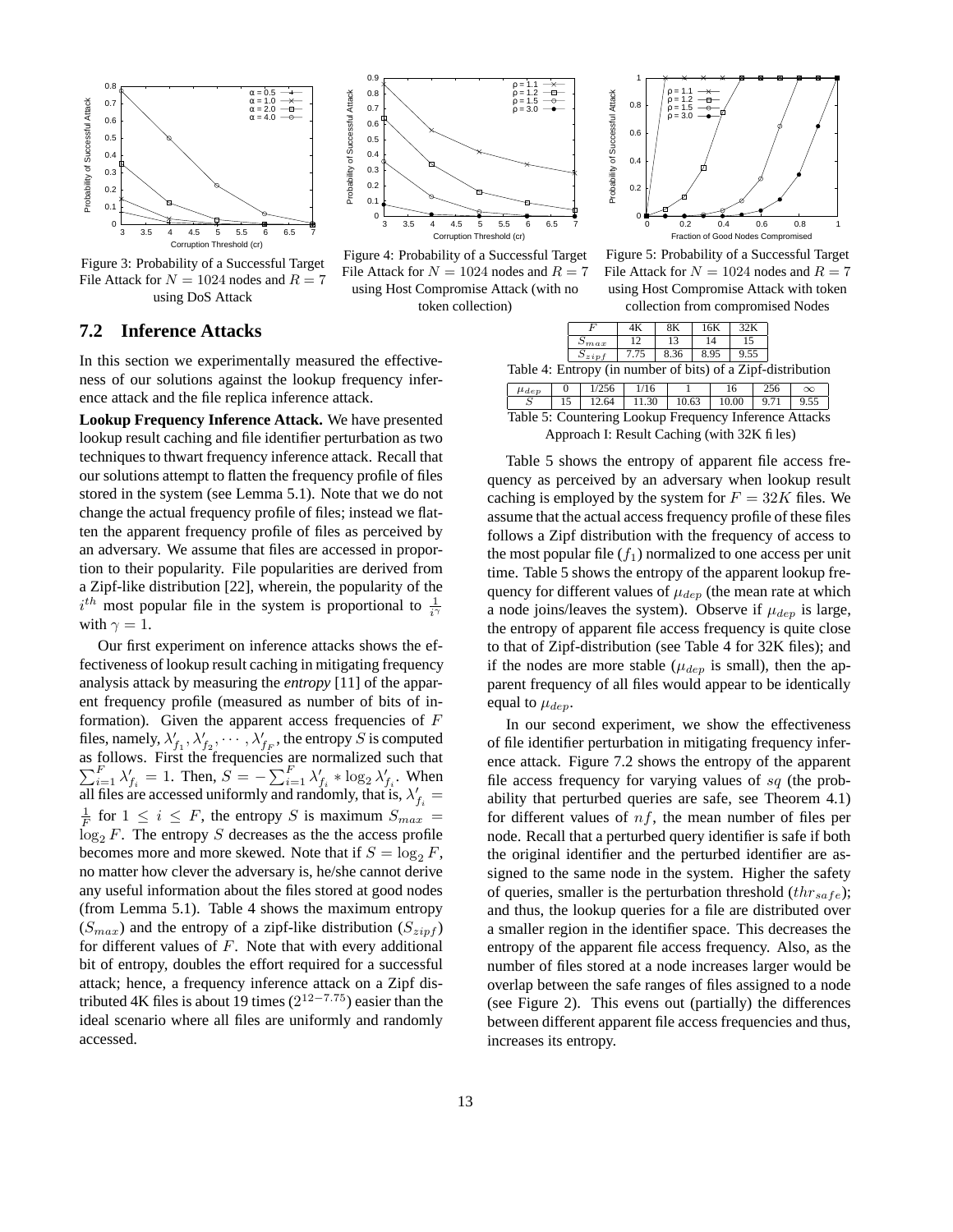

Figure 6: Countering File Replica Frequency Inference Attack: Location Re-Keying Frequency Vs File Update Frequency

**File Replica Inference Attack.** We study the severity of file replica inference attack with respect to the update frequency of files in the file system. We measured the probability that an adversary may be able to successfully locate all the replicas of a target file using the file replica inference attack when all the replicas of a file are encrypted with the same key. The adversary performs a host compromise attack with  $\rho = 3$ . Figure 7.2 shows the probability of a successful attack on a target file for different values of its update frequency and different values of re-keying durations. Note that the time period at which location keys are changed and the time period between file updates are normalized by  $\frac{1}{\lambda}$  (mean time to compromise a good node). Observe the sharp knee in Figure 7.2; once the file update frequency increases beyond  $3\lambda$  (thrice the node compromise rate) then probability of a successful attack is very small.

Note that  $\lambda$ , the rate at which a node can be compromised by one malicious node is likely to be quite small. Hence, even if a file is infrequently updated, it could survive a file replica inference attack. However, read-only files need to be encrypted with different cryptographic keys to make their replicas non-identical. Note that this adds the overhead of encrypting the replicas with different keys. Figure 7.2 also illustrates that lowering the periodicity of key changes lowers the probability of a successful attack significantly. This is because each time the location key is changed all the information collected by an adversary would be rendered entirely useless.

**Inference Attacks Discussion.** We have presented techniques to mitigate some popular inference attacks. There could be other inference attacks (such as file access pattern based attack) that are much harder to be condoned by our design. Even the solutions provided by us for frequency inference attack do not reach the theoretical optimum. For instance, even when we used result caching and file identifier perturbation in combination, we could not increase the entropy of apparent lookup frequency to the theoretical maximum  $(S_{max}$  in Table 4). Identifying other potential inference attacks and developing better defenses against the inference attacks that we have already pointed out in this paper would be a part of our future work.

## **8 Related Work**

The secure Overlay Services (SOS) paper [8] presents an architecture that proactively prevents DoS attacks using secure overlay tunneling and routing via consistent hashing. However, the assumptions in this paper are markedly different from that of ours. For example, the SOS paper considers the overlay network as a black-box and assumes that all the participants in the overlay network are good. Also, the SOS architecture assumes that the client and server (service provider) are outside the overlay network. Nonetheless, our ideas were largely motivated by the SOS paper; we borrowed the idea of introducing randomness and anonymity into the architecture to make it difficult for malicious nodes to target their attacks on a small subset of nodes in the system.

The Hydra OS [3] proposed a capability-based file access control mechanism. Each object in Hydra is associated with a C-List (capability list). Each capability specifies an object that can be accessed and the corresponding access rights for that object. The OS Kernel is responsible for protecting a capability and retrieving (lookup) the objects pointed by it. Locations keys can be viewed as a technique to implement simple capability-based access control on a wide-area network. The most important challenge for location keys is that of keeping a file's capability secret and yet being able to perform a lookup on it (see Section 4.5).

Data obfuscation and steganography [20] present several interesting techniques to hide information by embedding them in seemingly harmless messages. Steganography (literally meaning *covered writing*) works by replacing bits of useless or unused data in regular computer files (such as graphics, sound, text, or HTML) with bits of different, invisible information. Similar to steganography, location keys embed files in an ocean of wide-area distributed workstations, and thus obfuscate the location of useful information in an overlay network.

Indirect attacks have long been the most popular technique to break cryptographic algorithms. Indirect attack, as the name suggests, does not directly break a cryptographic algorithm; instead, it may attempt to compromise crypto-